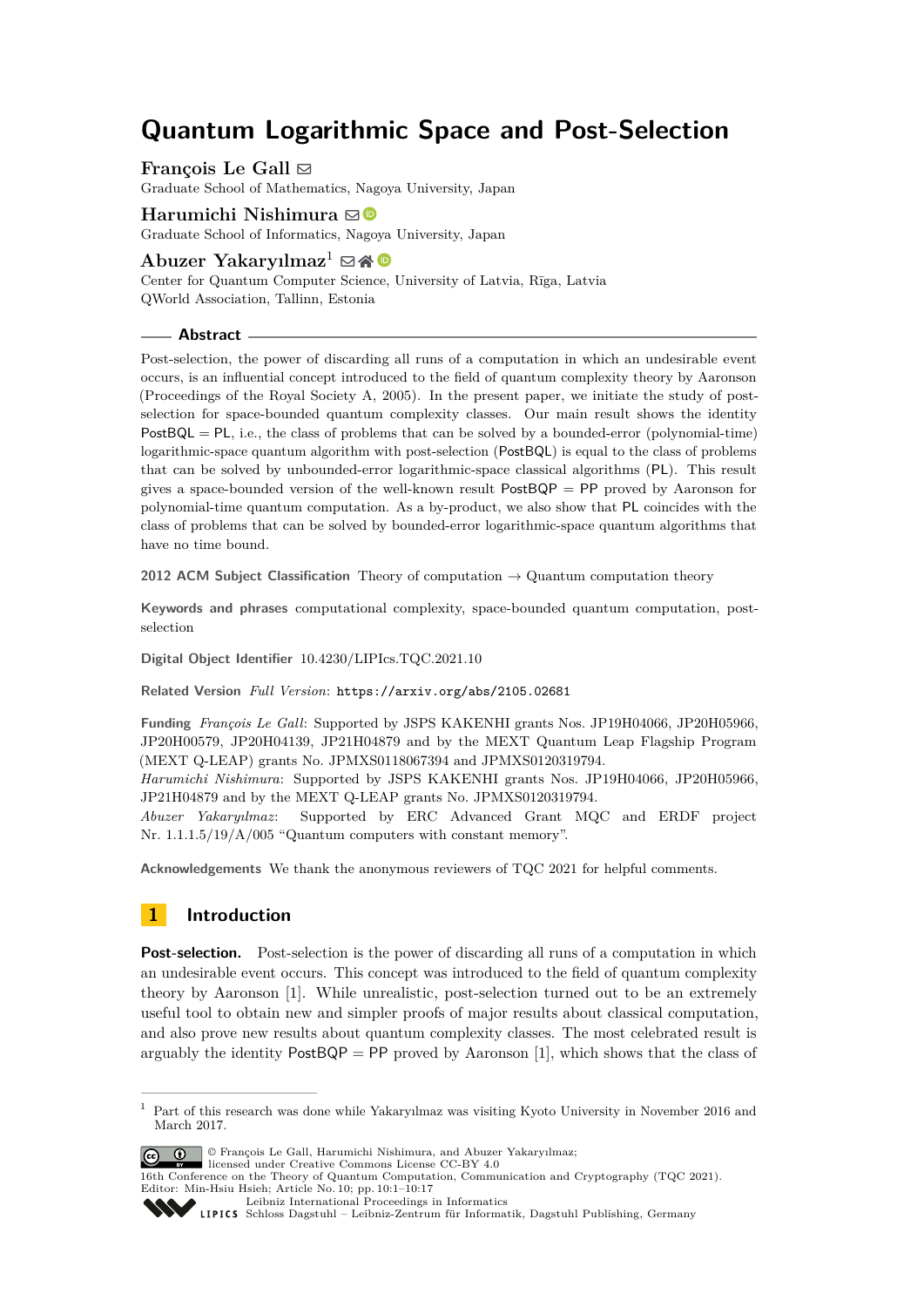# **10:2 Quantum Logarithmic Space and Post-Selection**

problems that can be solved by a bounded-error polynomial-time quantum algorithm with post-selection (PostBQP) is equal to the class of problems that can be solved by unboundederror polynomial-time classical algorithms (PP), and thus makes possible to bridge quantum complexity classes and classical complexity classes.

**Space-bounded quantum complexity classes.** The study of space-bounded quantum Turing machines was initiated by Watrous [\[16\]](#page-16-0). Watrous showed in particular that any quantum Turing machine running in space *s* can be simulated by an unbounded-error probabilistic Turing machine running in space  $O(s)$ . This result implies the identity  $PQL = PL$ , where PQL denotes the class of problems that can be solved by unbounded-error logarithmic-space quantum Turing machines, and PL denotes the class of problems that can be solved by unbounded-error logarithmic-space classical Turing machines. The main open question of the field is whether bounded-error quantum Turing machines can be simulated space-efficiently by *bounded-error* classical Turing machines.

A major step towards establishing the superiority of space-bounded quantum Turing machines over space-bounded classical (bounded-error) Turing machines has been the construction by Ta-Shma [\[14\]](#page-16-1) of logarithmic-space quantum algorithms for inverting well-conditioned matrices (it is unknown how to perform the same task classically in logarithmic space). While Ta-Shma's quantum algorithm used intermediate measurements, a version of this quantum algorithm without measurement was later constructed by Fefferman and Lin [\[6\]](#page-15-1) (see also [\[5\]](#page-15-2) for a related result on space-efficient error reduction for unitary quantum computation). Very recent works [\[7,](#page-15-3) [8\]](#page-15-4) have further showed that many other problems from linear algebra involving well-conditioned matrices can be solved as well in logarithmic space by quantum algorithms, and additionally showed that intermediate measurements can be removed from any space-bounded quantum computation.

**Our results.** In view of the impact of the concept of post-selection to quantum complexity theory and in view of the surge of recent activities on space-bounded quantum complexity classes, a natural question is investigating the power of post-selection for space-bounded quantum complexity classes. To our knowledge, this question has not been investigated so far in the literature (while the notion of post-selection was previously studied in quantum automata theory [\[21\]](#page-16-2)). In this paper, we tackle this question and obtain the following result (here PostBQL denotes the class of problems that can be solved by a bounded-error polynomial-time logarithmic-space quantum Turing machine that uses post-selection – see Section [2](#page-2-0) for a formal definition):

## ▶ **Theorem 1** (Main Theorem)**.** PostBQL = PL*.*

This result thus gives a space-bounded version of the result  $PostBQP = PP$  mentioned above for polynomial-time complexity classes. This enables us to bridge quantum complexity classes and classical complexity classes for space-bounded computation as well, and thus suggests that post-selection may become a useful tool to analyze space-bounded (quantum and classical) computation as well. Actually, as a by-product of our main result, we also obtain the fact that PL coincides with the class of problems that can be solved by bounded-error logarithmic-space quantum algorithms that has no time bound (namely, the bounded-error logarithmic-space quantum algorithms are as computationally powerful as the unbounded-error ones under no time restriction).

We additionally present several results about logarithmic-space quantum computation with post-selection in Section [4.](#page-14-0)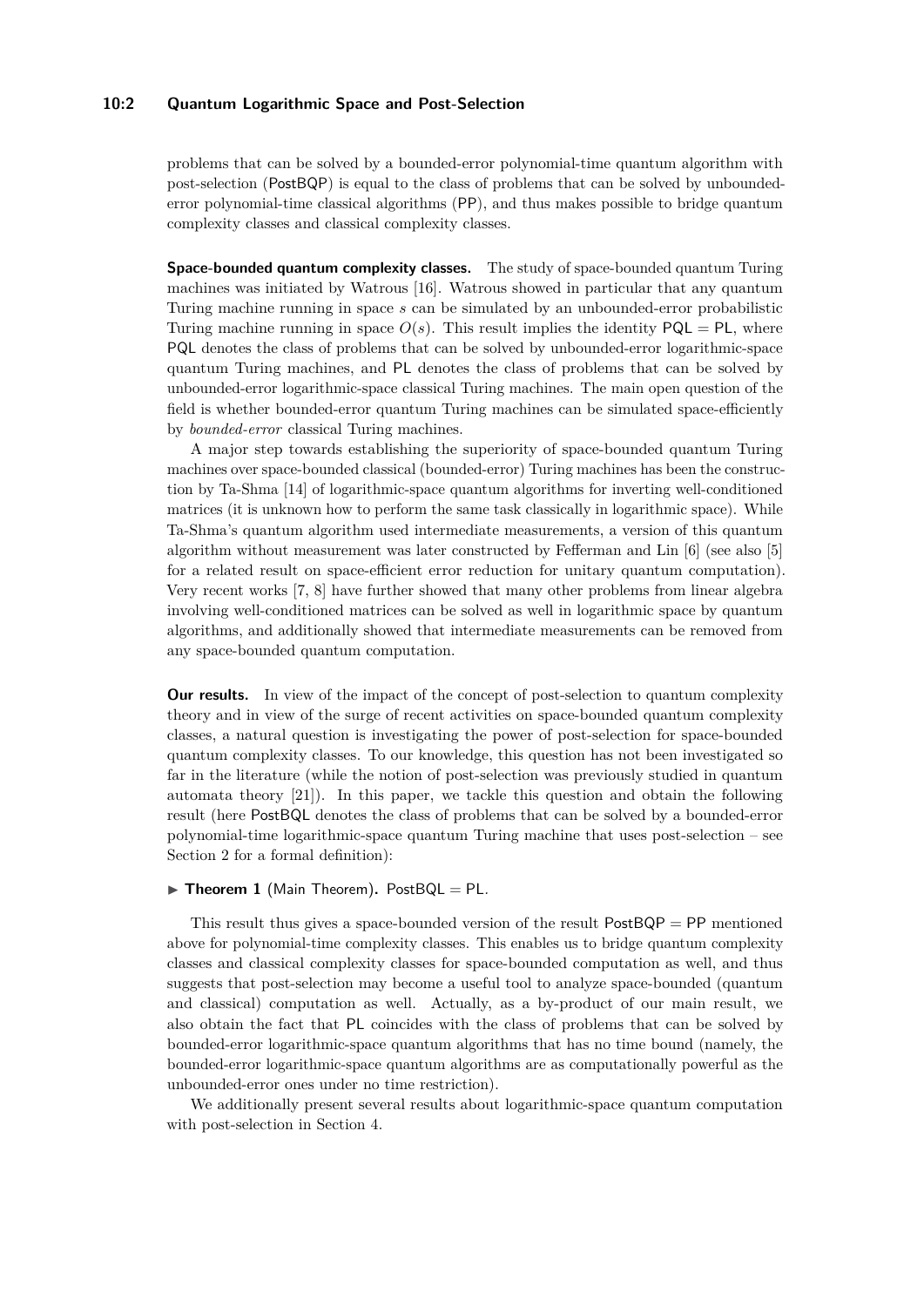**Overview of our techniques.** As for the result  $PostBQP = PP$  proved by Aaronson [\[1\]](#page-15-0), the nontrivial part of the proof of our main theorem is the simulation of a probabilistic machine by a post-selecting quantum simulation machine. The simulation technique given in [\[1\]](#page-15-0) requires a polynomial amount of qubits, and thus cannot be used in our setting since we are limited to a logarithmic amount of qubits. Therefore, we propose a different simulation, which is composed of three parts. First, we show how to simulate the computation of a logarithmic-space probabilistic Turing machine by a logarithmic-width probabilistic circuit *K* (Section [3.1\)](#page-7-0). Note that the computation process of *K* is represented by a mixture  $\sum_j p_j C_j$ , which means that the configuration is in  $C_j$  with probability  $p_j$ . (It can be written as  $\sum_j p_j |C_j\rangle\langle C_j|$  when the mixed state formalism [\[11\]](#page-16-3) is used.) Here, we can assume that there are unique accepting and rejecting configurations *C<sup>a</sup>* and *Cr*. Thus, the final mixture of *K* can be represented in the form of  $pC_a + (1-p)C_r$ , where  $p > 1/2$  if the input is a yes-instance, and  $p < 1/2$  if it is a no-instance. Second, we give a simulation of the probabilistic circuit *K* by a logarithmic-space quantum Turing machine *M* with post-selection (Section [3.2\)](#page-9-0). Note that this simulation is done in a *coherent* manner. Namely, if the mixture of *K* at some step is  $\sum_{j} p_j C_j$ , the quantum state of *M* at the corresponding simulation step should be the normalized state of  $\sum_j p_j |C_j\rangle$ . Thus, M produces the normalized state of  $|\psi\rangle = p|C_a\rangle + (1-p)|C_r\rangle$  as the final outcome. In fact, we use the power of post-selection for this simulation, and the final outcome can be obtained after post-selection with an exponentially small probability. Then, the third part is fairly similar to the approach used in [\[1\]](#page-15-0): using polynomial number of states constructed from the same number of copies of  $|\psi\rangle$ , we use repetition and post-selection to increase the success probability of the simulation (Section [3.3\)](#page-11-0).

# <span id="page-2-0"></span>**2 Preliminaries**

## **2.1 Space-bounded probabilistic Turing machines**

A classical space-bounded Turing machine has an input tape and a work tape. Both tapes are infinite and their cells are indexed by integers, each of which contains the blank symbol  $(\#)$  unless it is overwritten with a different symbol. The input tape has a read-only head and the work tape has a read/write head. Each head can access a single cell in each time step and, after each transition, it can stay on the same cell, move one cell to the right, or move one cell to the left.

The input alphabet is denoted  $\Sigma$  and the work tape alphabet is denoted Γ, none of which contains the blank symbol. Moreover,  $\Sigma = \Sigma \cup \{\#\}$  and  $\overline{\Gamma} = \Gamma \cup \{\#\}$ . For a given string *x*, |*x*| represents the length of *x*.

Formally, a (space-bounded) probabilistic Turing machine (PTM) *M* is a 7-tuple

 $M = (S, \Sigma, \Gamma, \delta, s_i, s_a, s_r),$ 

where *S* is the set of states,  $s_i \in S$  is the initial state,  $s_a \in S$  and  $s_r \in S$  ( $s_a \neq s_r$ ) are the accepting and rejecting states, respectively, and  $\delta$  is the transition function described below.

At the beginning of the computation, the given input, say  $x \in \Sigma^*$ , is placed on the input tape between the first cell and the |*x*|-th cell, the input tape head and the work tape head are placed on the cells indexed by 0s, and the state is set to *s<sup>i</sup>* . In each step, *M* evolves with respect to the transition function and the computation is terminated after entering  $s_a$  or  $s_r$ . In the former (latter) case, the decision of "acceptance" ("rejection") is made. It must be guaranteed that the input tape head never visits the cells indexed by  $-1$  and  $|x|+2$ . The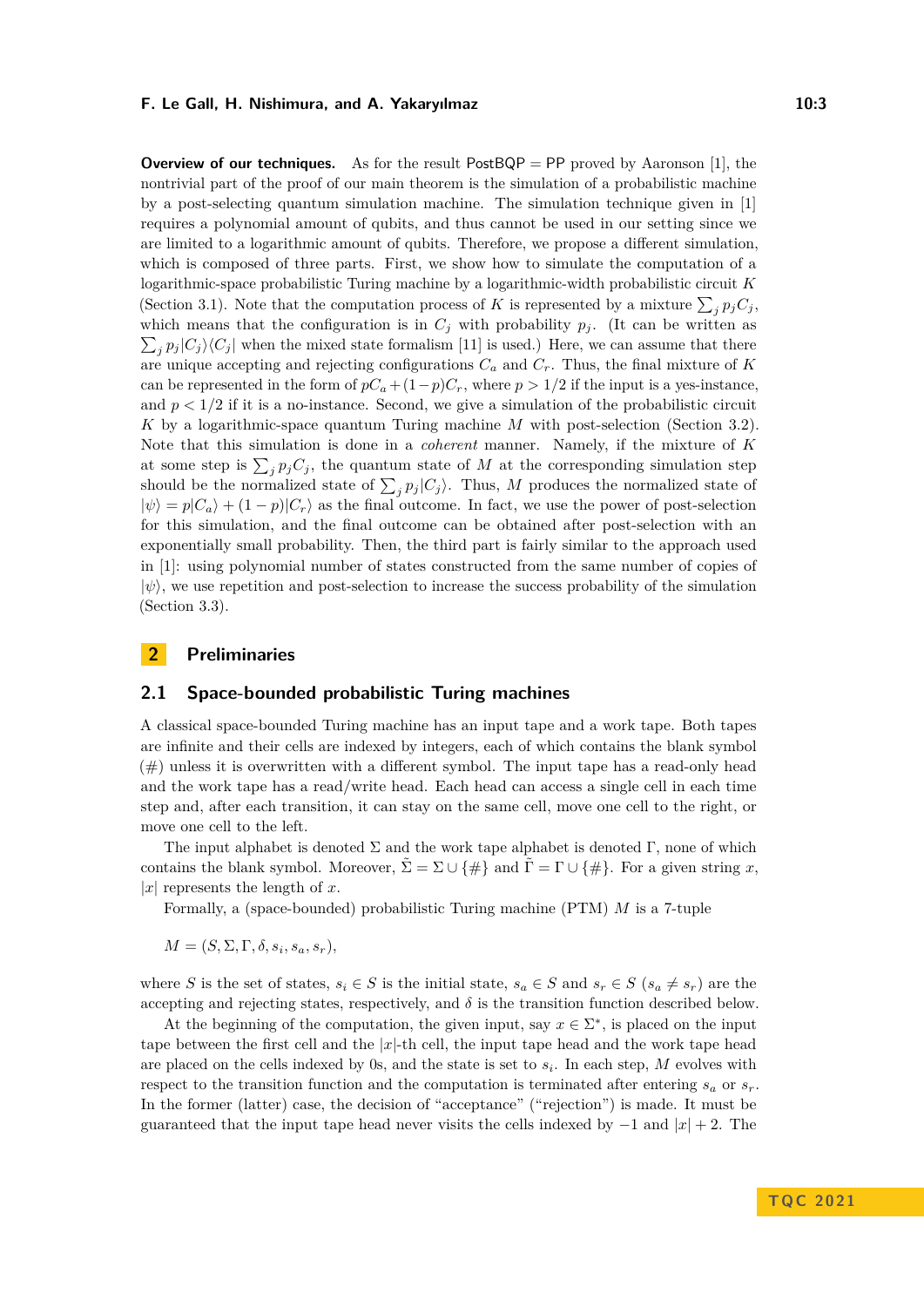#### **10:4 Quantum Logarithmic Space and Post-Selection**

formal definition of  $\delta$  is as follows:

$$
\delta: S \times \tilde{\Sigma} \times \tilde{\Gamma} \times S \times \tilde{\Gamma} \times \{-1, 0, 1\} \times \{-1, 0, 1\} \to \left\{0, \frac{1}{2}, 1\right\}.
$$

Suppose that *M* is in  $s \in S$  and reads  $\sigma \in \tilde{\Sigma}$  and  $\gamma \in \tilde{\Gamma}$  on the input and work tapes, respectively. Then, in one step, the new state is set to  $s' \in S$ , the symbol  $\gamma' \in \tilde{\Gamma}$  is written on the cell under the work tape head, and the positions of the input and work tape heads are respectively updated with respect to  $d_i \in \{-1, 0, 1\}$  and  $d_w \in \{-1, 0, 1\}$ , with probability

 $\delta(s, \sigma, \gamma, s', \gamma', d_i, d_w)$ ,

where the input (work) tape head moves one cell to the left if  $d_i = -1$  ( $d_w = -1$ ) and one cell to the right if  $d_i = 1$  ( $d_w = 1$ ). Remark that any transition with zero probability is never implemented. To be a well-formed PTM, for each triple  $(s, \sigma, \gamma)$ ,

$$
\sum_{s' \in S, \gamma' \in \tilde{\Gamma}, d_i \in \{-1, 0, 1\}, d_w \in \{-1, 0, 1\}} \delta(s, \sigma, \gamma, s', \gamma', d_i, d_w) = 1.
$$

For a given input  $x \in \Sigma^*$ , *M* can follow more than one computation path. A computation path either halts with a decision or runs forever. A halting path is called accepting (rejecting) if the decision of "acceptance" ("rejection") is made on this path. The accepting (rejecting) probability of *M* on *x* is the cumulative sum over all accepting (rejecting) paths.

A language *L* is said to be recognized by PTM *M* with unbounded error if and only if any  $x \in L$  is accepted by M with probability more than  $1/2$  and any  $x \notin L$  is accepted with probability less than 1*/*2. A language *L* is said to be recognized by PTM *M* with error bound  $\varepsilon$  < 1/2 if and only if any  $x \in L$  is accepted by *M* with probability at least 1 –  $\varepsilon$  and any  $x \notin L$  is rejected with probability at least  $1 - \varepsilon$ . When  $\varepsilon > 0$  is a constant (independent of the input), it is said that *L* is recognized by *M* with bounded error. As a special case, if all non-members of *L* are accepted with probability 0, then it is called one-sided bounded-error. A PTM making only deterministic transitions (i.e., such that the range of the transition function is  $\{0, 1\}$  is a deterministic Turing machine (DTM).

The range of the transition function can also be defined as  $[0,1] \cap \mathbb{Q}$ , and thus the PTM, called rational valued PTM, can make more than one transition with rational valued probabilities in each step. Remark that all results presented in this paper are also followed for rational valued PTMs. A nondeterministic Turing machine (NTM) can be defined as a rational valued PTM and a language is said to be recognized by a NTM if and only if for any member there is at least one accepting path and for any non-member there is no accepting path (or equivalently any member is accepted with nonzero probability and any non-member is accepted with zero probability).

A language is recognized by a machine in (expected) time  $t(n)$  and space  $s(n)$  if the machine, on a given input x, runs no more than (expected)  $t(|x|)$  time steps and visits no more than  $s(|x|)$  different cells on its work tape with non-zero probability.

The class PL (L and NL) is the set of languages recognized by unbounded-error PTMs (DTMs and NTMs) in logarithmic space (with no time restriction). It is shown that each of these classes coincides with the subclass such that the running time of the corresponding machines is polynomially bounded (note that the proof is nontrivial for PL [\[10\]](#page-16-4)).

The class BPL (RL) is the set of languages recognized by bounded-error PTMs (onesided bounded-error PTMs) *in polynomial time* and logarithmic space. On contrary to the above three classes PL*,* L*,* NL, it is unknown that these two classes are the same as their corresponding classes such that the underlying machines have no time restriction, which we denote by  $BPL(\infty)$  (RL( $\infty$ )).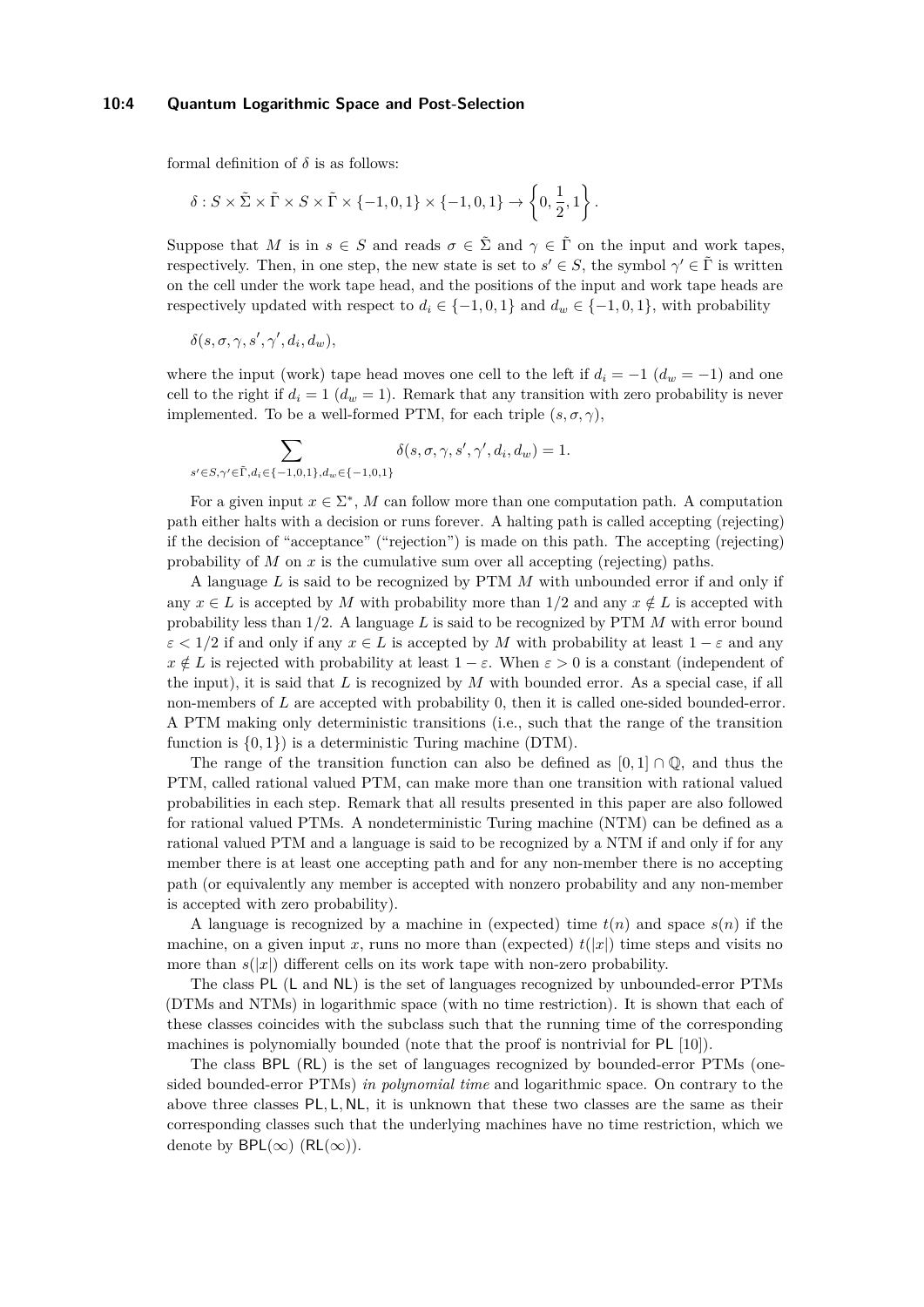Any language L is in  $C=L$  [\[2\]](#page-15-5) if and only if there exists a polynomial-time logarithmicspace PTM *M* such that any  $x \in L$  is accepted by *M* with probability  $\frac{1}{2}$  and any  $x \notin L$  is accepted by *M* with probability other than  $\frac{1}{2}$ .

## **2.2 Turing machines with post-selection**

A postselecting PTM (PostPTM) has the ability to discard some predetermined outcomes and then makes its decision with the rest of the outcomes, which is guaranteed to happen with non-zero probability (see  $[1, 21]$  $[1, 21]$  $[1, 21]$ ). Formally, a PostPTM is a modified PTM with three halting states. A PTM has the accepting state  $s_a$  and the rejecting state  $s_r$  as the halting states. A PostPTM has an additional halting state *s<sup>n</sup>* called the non-postselecting halting state. In this paper, we require that a PostPTM must halt its computation absolutely, i.e., there is no infinite loop.

For a given input *x*, let  $p_{acc,M}(x)$  ( $p_{rej,M}(x)$  and  $p_{npost,M}(x)$ ) be the probability of PostPTM *M* ending in  $s_a$  ( $s_r$  and  $s_n$ ). Since *M* halts absolutely, we know that

$$
p_{acc,M}(x) + p_{rej,M}(x) + p_{npost,M}(x) = 1.
$$

Due to post-selection, we discard the probability  $p_{npost,M}(x)$  and then make a normalization on  $p_{acc,M}(x)$  and  $p_{rej,M}(x)$  for the final decision. Thus, the input *x* is accepted (rejected) by *M* with probability

$$
\tilde{p}_{acc,M}(x) := \frac{p_{acc,M}(x)}{p_{acc,M}(x) + p_{rej,M}(x)} \quad \left(\tilde{p}_{rej,M}(x) := \frac{p_{rej,M}(x)}{p_{acc,M}(x) + p_{rej,M}(x)}\right).
$$

The postselecting counterparts of BPL and RL are PostBPL and PostRL, respectively. (For instance, *L* is in PostBPL if and only if there are a polynomial-time logarithmic-space PostPTM *M* and a constant  $\varepsilon < 1/2$  such that  $\tilde{p}_{acc,M}(x)$  is at least  $1 - \varepsilon$  when *x* is in *L*, and  $\tilde{p}_{rej,M}(x)$  is at least  $1 - \varepsilon$  when *x* is not in *L*). Let PostEPL denote the class of languages recognized with no error (or exactly) by polynomial-time logarithmic-space PostPTMs (i.e., *L* is in PostEPL if and only if there is a polynomial-time logarithmic-space PostPTM *M* such that  $p_{acc,M}(x) > 0$  and  $p_{rej,M}(x) = 0$  when *x* is in *L*, and  $p_{acc,M}(x) = 0$  and  $p_{rej,M}(x) > 0$ when  $x$  is not in  $L$ ).

## **2.3 Space-bounded quantum Turing machines and complexity classes**

The initial quantum Turing machine (QTM) models (e.g., [\[4,](#page-15-6) [3,](#page-15-7) [16\]](#page-16-0)) were defined fully quantum. While quantum circuits have been used more widely in literature, QTMs are still the main computational models when investigating space bounded complexity classes. However, their definitions have been modified since 90s (e.g.,  $[17, 15, 14, 6]$  $[17, 15, 14, 6]$  $[17, 15, 14, 6]$  $[17, 15, 14, 6]$  $[17, 15, 14, 6]$  $[17, 15, 14, 6]$  $[17, 15, 14, 6]$ ). The main modifications are that the computation is governed classically and the quantum part can be seen like a quantum circuit. This paper follows these modifications. To be more precise, our QTM is a PTM augmented with a quantum tape. Here, the quantum tape is designed like a quantum circuit, i.e., it contains a qubit (or qudit) in each tape cell and it can have more than one tape head so that a quantum gate can be applied to a few qubits at the same time.

We remark that the result given in this paper can also be obtained by the other spacebounded QTMs defined in literature [\[18,](#page-16-7) [17,](#page-16-5) [20,](#page-16-8) [15,](#page-16-6) [14\]](#page-16-1), where algebraic numbers are used as transition values. The main advantage of the aforementioned modifications in QTMs is to simplify the proofs and the descriptions of quantum algorithms.

Formally, a (space-bounded) QTM *M* is a 9-tuple

 $M = (S, \Sigma, \Gamma, \delta_q, \delta_c, s_i, s_a, s_r, \Omega),$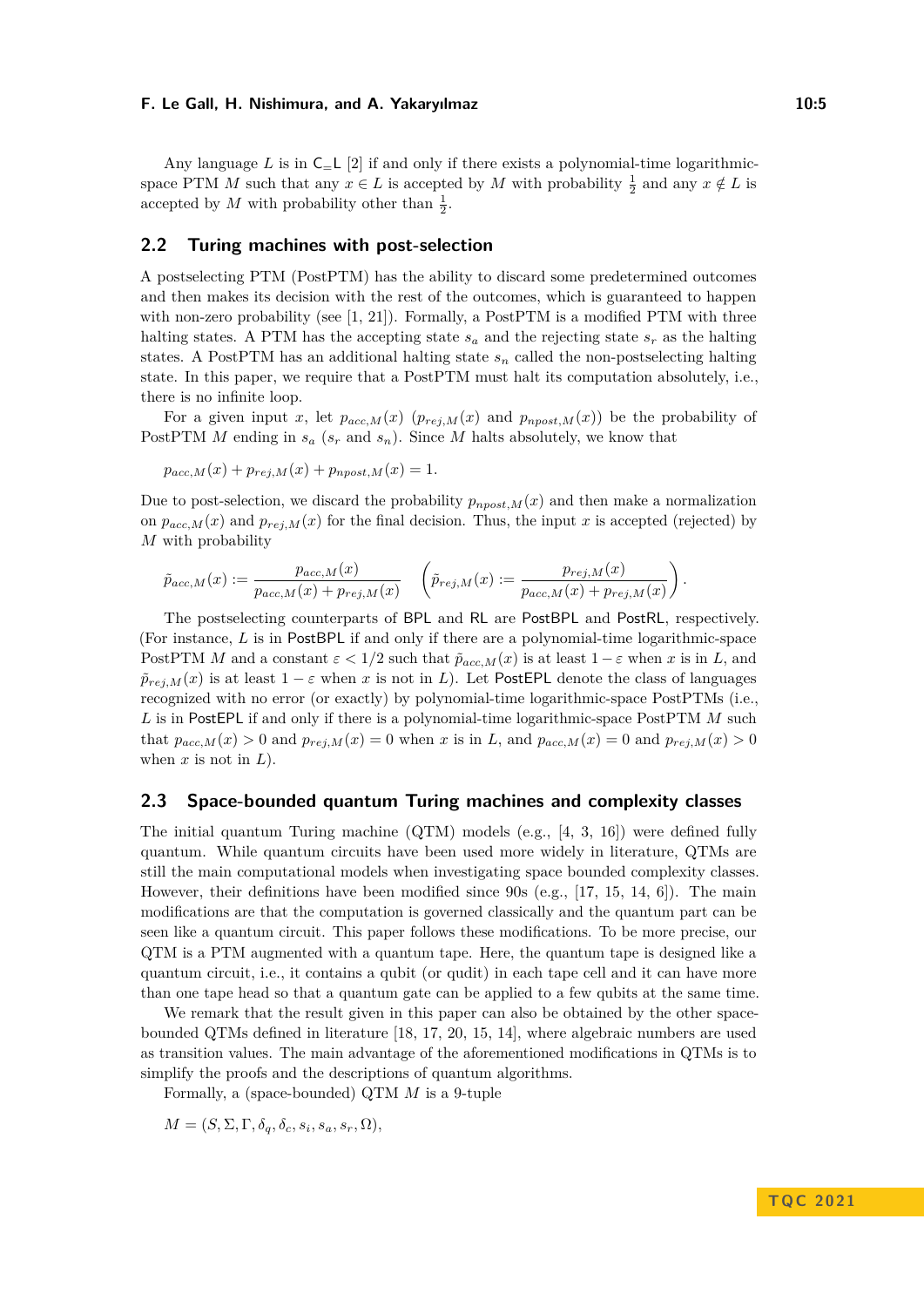#### **10:6 Quantum Logarithmic Space and Post-Selection**

where, different from the PTMs, the transition function is composed by two functions  $\delta_q$ and  $\delta_c$  that are responsible for the transitions on quantum and classical parts, respectively, and  $\Omega$  is the set of contents of a classical register storing quantum measurement outcomes. (Similarly to the PTMs,  $S$  is the set of internal states,  $\Sigma$  is the input alphabet,  $\Gamma$  is the work tape alphabet, and  $s_i$ ,  $s_a$ , and  $s_r$  are respectively the initial state, the accepting state, and the rejecting state.) As the physical structure, *M* additionally has a quantum tape with *l* heads, and the classical register storing a value in  $\Omega = \{1, \ldots, m\}$ , where  $l, m > 0$  are constants (independent of the input given to *M*). The quantum tape heads are numbered from 1 to *l*. For simplicity, we assume that the quantum tape contains only qubits (with states  $|0\rangle$  and  $|1\rangle$ ) in its cells. Each cell is set to  $|0\rangle$  at the beginning of the computation. For a given input  $x \in \Sigma^*$ , the classical part is initialized as described for PTMs. The *l* tape heads on the quantum tape are placed on the qubits numbered from 0 to  $l-1$ .

The overall computation of *M* is governed classically. Each transition of *M* has two phases, quantum and classical, which alternate. We define the transition functions  $\delta_q$  and *δ<sup>c</sup>* different from the transition functions of PTMs. Suppose that *M* is in *s* ∈ *S* and reads  $\sigma \in \tilde{\Sigma}$  and  $\gamma \in \tilde{\Gamma}$ , respectively. For each triple  $(s, \sigma, \gamma)$ ,  $\delta_q(s, \sigma, \gamma)$  can be the identity operator, a projective measurement (in the computational basis), or a unitary operator. If it is the identity operator, the quantum phase is skipped by setting the value of the classical register to 1 (in  $\Omega$ ). If the quantum operator is unitary, then the corresponding unitary operator is applied to the qubits under the heads on the quantum tape, and the value in the classical register is set to 1 (in  $\Omega$ ). If it is a measurement operator, then the corresponding projective measurement is done on the qubits under the heads on the quantum tape, and the measurement outcome, represented by an integer between 1 and  $m' \le m$  (in  $\Omega$ ), is written in the classical register, where *m*′ is the total number of all possible measurement outcomes of the measurement operator.

After the quantum phase, the classical phase is implemented. For each quadruple  $(s, \sigma, \gamma, \omega)$ ,  $\delta_c$  returns the new state, the symbol written on the work tape, and updates of all heads, where  $\omega \in \Omega$ .

The termination of the computation of *M* is the same as the PTMs, i.e., done by entering the accepting state  $s_a$  or the rejecting state  $s_r$ . One time step corresponds to a single transition. We add the number of qubits visited with non-zero probability during the computation (as well as the number of cells visited on the classical work tape) to the space usage.

Remark that any QTM using superoperators can be simulated by a QTM using unitary operators and measurements with negligible memory and time overheads, i.e., by using extra quantum and classical states, any superoperator can be implemented by unitary operators and measurements in constant steps (e.g. [\[11,](#page-16-3) [13\]](#page-16-9)).

Since the computation of the QTM defined above is controlled classically, a postselecting QTM (PostQTM) can be defined similar to PostPTMs: the PostQTM has an additional classical halting state  $s_n$ , and any computation that ends in  $s_n$  is discarded when calculating the overall accepting and rejecting probability on the given input.

The quantum counterparts of BPL (BPL( $\infty$ )), RL, PL, NL, PostBPL, PostRL, and PostEPL are BQL  $(BQL(\infty)$ ), RQL, PQL, NQL<sup>[2](#page-5-0)</sup>, PostBQL, PostRQL, and PostEQL, respectively, where QTMs use algebraic numbers as transition amplitudes.

The following relations on logarithmic space quantum and classical complexity classes

<span id="page-5-0"></span><sup>&</sup>lt;sup>2</sup> Note that NQL is the quantum counterpart of NL based on the criterion by the accepting probabilities of the underlying machine, not the certificate-based counterpart (QMAL).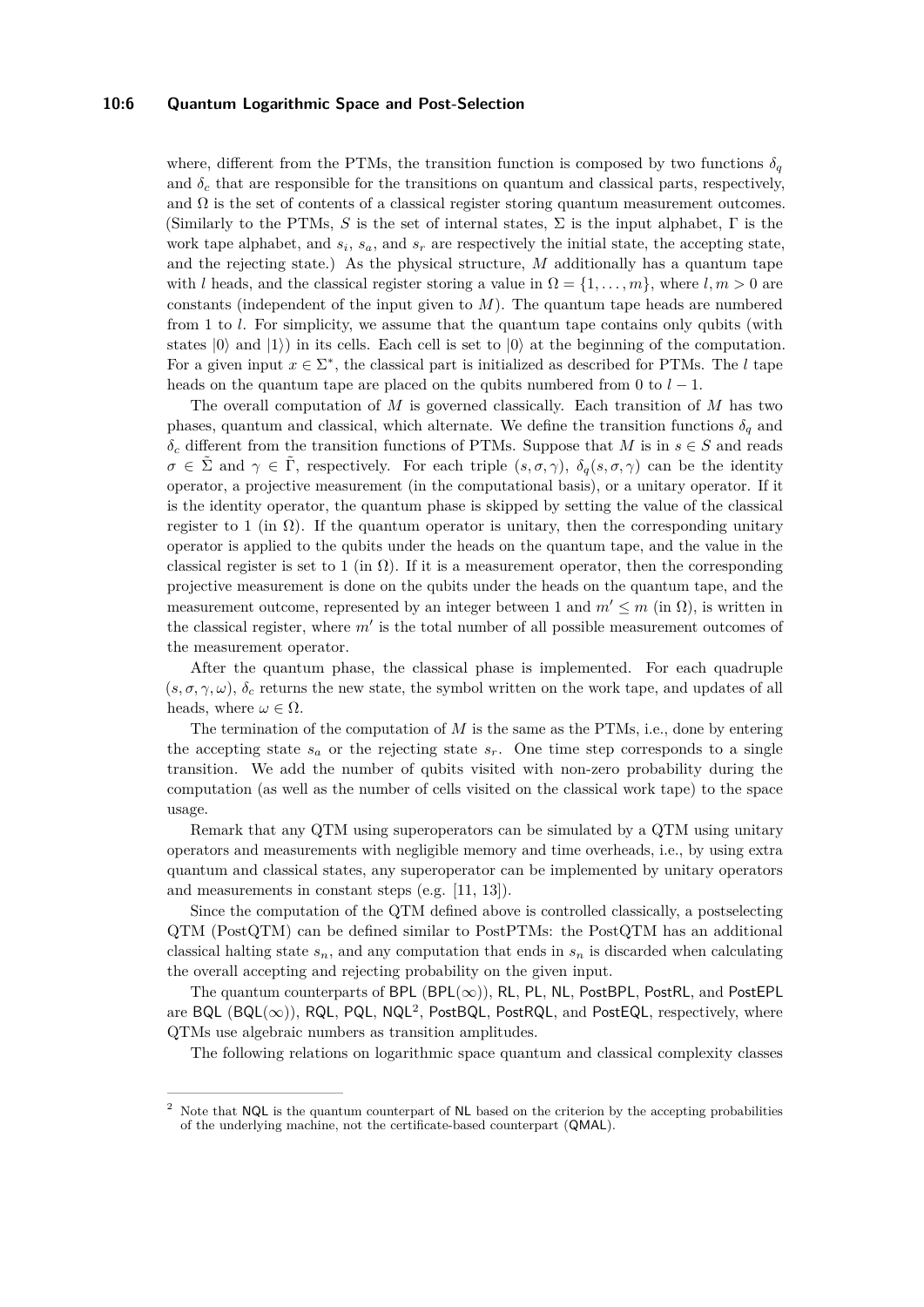are already known [\[9,](#page-16-10) [16,](#page-16-0) [17,](#page-16-5) [7\]](#page-15-3):

 $L \subseteq NL = \text{co}NL \subseteq \text{co}C_{-}L = NQL \subseteq PL = PQL$ .

 $L \subseteq BPL \subseteq BQL \subseteq PL = PQL$ .

#### <span id="page-6-1"></span>**3 Main Result**

In this section, our main theorem ( $PostBQL = PL$ ) is proved. We start with the easy inclusion.

## ▶ **Theorem 2.** PostBQL ⊆ PQL = PL

**Proof.** Any polynomial-time logarithmic-space PostQTM *M* can be easily converted to a polynomial-time logarithmic-space QTM  $M'$  such that  $M'$  enters the accepting and rejecting states with equal probability when *M* enters the non-postselecting halting state. Thus the balance between accepting and rejecting probabilities is preserved, and the language recognized by *M* with bounded-error is recognized by *M'* with unbounded error.

In the rest of this section, we give the proof of the following inclusion.

#### <span id="page-6-0"></span>▶ **Theorem 3.** PL ⊆ PostBQL*.*

As described in Section [1,](#page-0-0) the proof of Theorem [3](#page-6-0) consists of three parts, each of which will be given in the next three subsections. We start by giving an overview of the first part. Let *L* be a language in PL. Then there exists a PTM *M* recognizing *L* with unbounded error such that *M* on input *x* halts in  $|x|^k$  steps by using at most  $d\log(|x|)$  space for some fixed positive integers *d* and *k*.

Without loss of generality, we can assume that *M* always splits into two paths in every step, the work tape alphabet of *M* has only two symbols 0 and 1, and *M* halts only when the work tape contains only blanks and both tape heads are placed on the 0-th cells, i.e., there exist a single accepting and a single rejecting configurations. Let *m* be the number of internal states.

We fix *x* as the given input with length  $|x| = n$ . Any configuration of *M* is represented by a 4-tuple of binary strings

 $(s, h_{\text{in}}, w, h_{\text{wk}})$ 

where *s* is the internal state, *h*in is the position of the input head, *w* is the content of the work tape, and *h*wk is the position of the work tape. (We also assume that *w* is always a binary string, which does not contain any blank symbol.) The set of all configurations is denoted by  $C^x$ , i.e.,  $C^x = \{C_1, \ldots, C_N\}$  for some *N* polynomial in *n*. The length of any configuration is

 $l = \lceil \log m \rceil + \lceil \log n \rceil + \lceil \log d \log n \rceil + \lceil \log(d \log n) \rceil \in O(\log n)$ .

Based on  $C^x$ , we define a stochastic matrix  $P_x$ , called *the configuration matrix*, whose columns and rows are indexed by configurations and its  $(j, i)$ -th entry represents the probability going from  $C_i$  to  $C_j$ . Then, the whole computation of  $M$  on  $x$  can be traced by an *N*-dimensional column vector, called *configuration vector*:

$$
v_{l+1} = P_x v_l,
$$

where  $1 \leq l \leq n^k$  and  $v_l$  represents the probability distribution of the configurations after the *l*-th step. Here,  $v_0$  is the initial configuration vector having a single nonzero entry, that is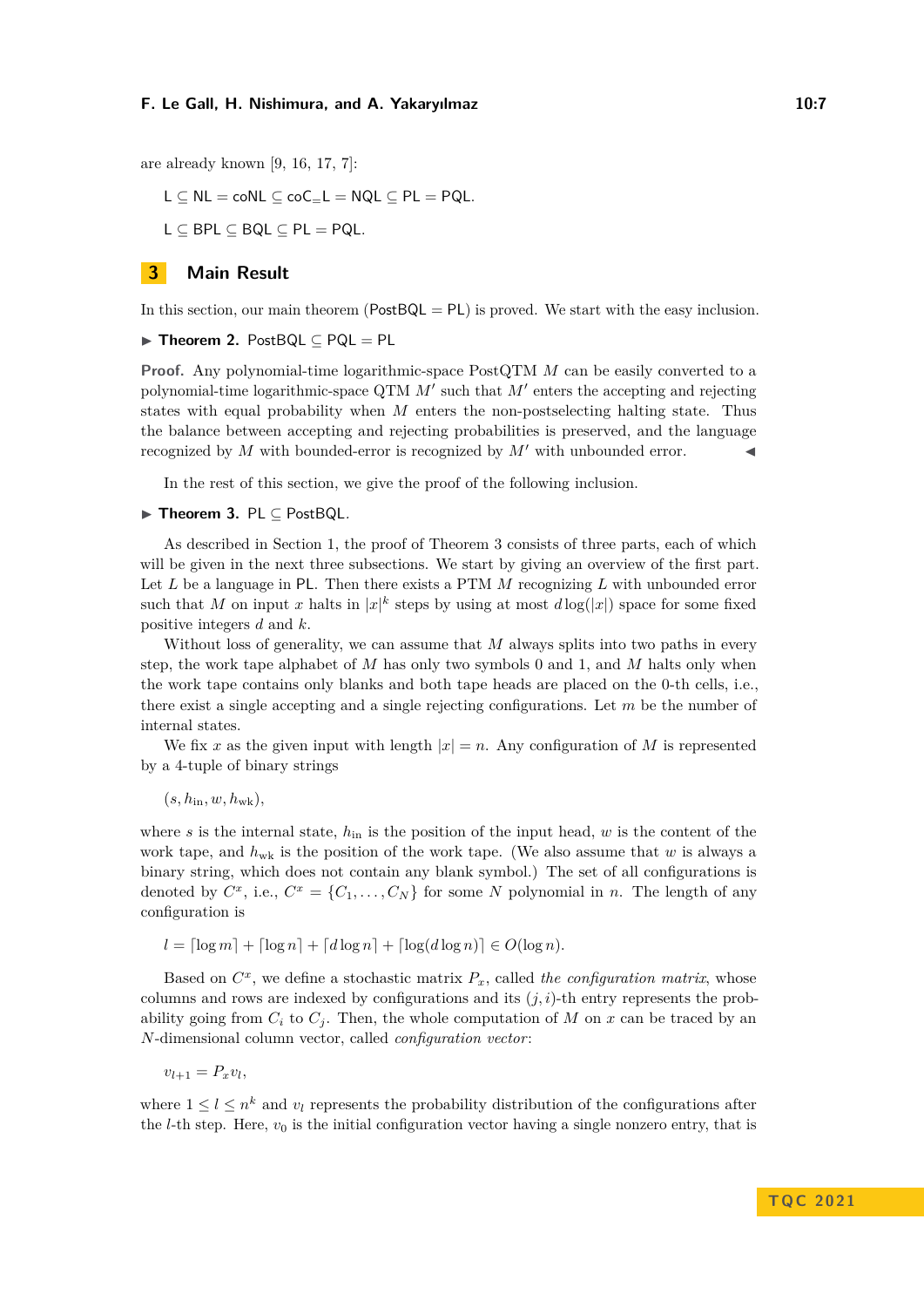#### **10:8 Quantum Logarithmic Space and Post-Selection**

1, corresponding to the initial configuration, and  $v_{n^k}$  is the final configuration vector having at most two nonzero entries that keep the overall accepting and rejecting probabilities:

$$
v_{n^k} = P_x^{n^k} v_0.
$$

Since the computation is split into two paths in each step with equal probability, the overall accepting  $(A)$  and rejecting probabilities  $(R)$  are respectively of the forms

$$
\frac{A'}{2^{n^k}}
$$
 and  $\frac{R'}{2^{n^k}}$ 

*,*

where  $0 \leq A', R' \leq 2^{n^k}, A' + R' = 2^{n^k}, \text{ and } A' \neq 2^{n^k-1}.$ 

We present a simulation of the above matrix-vector multiplication in logarithmic space. It is clear that keeping all entries of a single configuration vector separately requires polynomial space in *n*. On the other hand, a single configuration can be kept in logarithmic space. Therefore, we keep a mixture of configurations as a single summation for any time step. In other words, we can keep  $v_i$  as

$$
v_i[1]C_1 + v_i[2]C_2 + \cdots + v_i[n^k]C_{n^k},
$$

where each coefficient  $v_i[j]$  represents the probability of being in the corresponding configuration  $C_j$ . The transition from  $v_i$  to  $v_{i+1}$  can be obtained in a single step by applying  $P_x$ . However, in our simulation, we can do this in  $n^k$  sub-steps. The idea is as follows: In the *j*-th sub-step, we check whether our mixture has  $C_j$  or not. If it exists, then  $C_j$  is evolved to  $C'_{j}$  and  $C''_{j}$  that are the configurations obtained from  $C_{j}$  in a single step when the outcome of the coin is respectively heads or tails. In this way, from the mixture corresponding to  $v_i$ , we obtain the next mixture:

$$
v_{i+1}[1]C_1 + v_{i+1}[2]C_2 + \cdots + v_{i+1}[n^k]C_{n^k}.
$$

Then, the final mixture is

$$
AC_a + RC_r,
$$

where  $C_a$  and  $C_r$  are the accepting and rejecting configurations, respectively. We present the details of this simulation in the following subsection.

# <span id="page-7-0"></span>**3.1 Probabilistic circuit**

In this subsection, it is shown that we can construct, in deterministic logarithmic space, a logarithmic-width and polynomial-depth probabilistic circuit  $K_{M,x}$  that simulates *M* on *x*.

Note that a logarithmic-space DTM can easily output each element of *C x* . Moreover, for any  $C_j \in C^x$ , it can also easily output two possible next configurations  $C'_j$  and  $C''_j$  such that *M* switches from  $C_j$  to  $C'_j$  if the result of the coin flip is heads and it switches from  $C_j$  to  $C''_j$  if the result of the coin flip is tails.

A logarithmic-space DTM *D* described below can output the desired probabilistic circuit  $K_{M,x}$  with width  $l+3$  where (i) the first bit is named as *the random bit* that is used for coin flip, (ii) the second and third bits are named as *the block control bit* and *the configuration control bit* that are used to control the transition between the configurations in each time step, and (iii) the rest of the bits hold a configuration of *M* on *x*.

The circuit  $K_{M,x}$  consists of  $n^k$  blocks, and *D* outputs the  $n^k$  blocks. Each block corresponds to a single time step of *M* on *x*:

 $block_1, block_2, \ldots, block_{n^k}$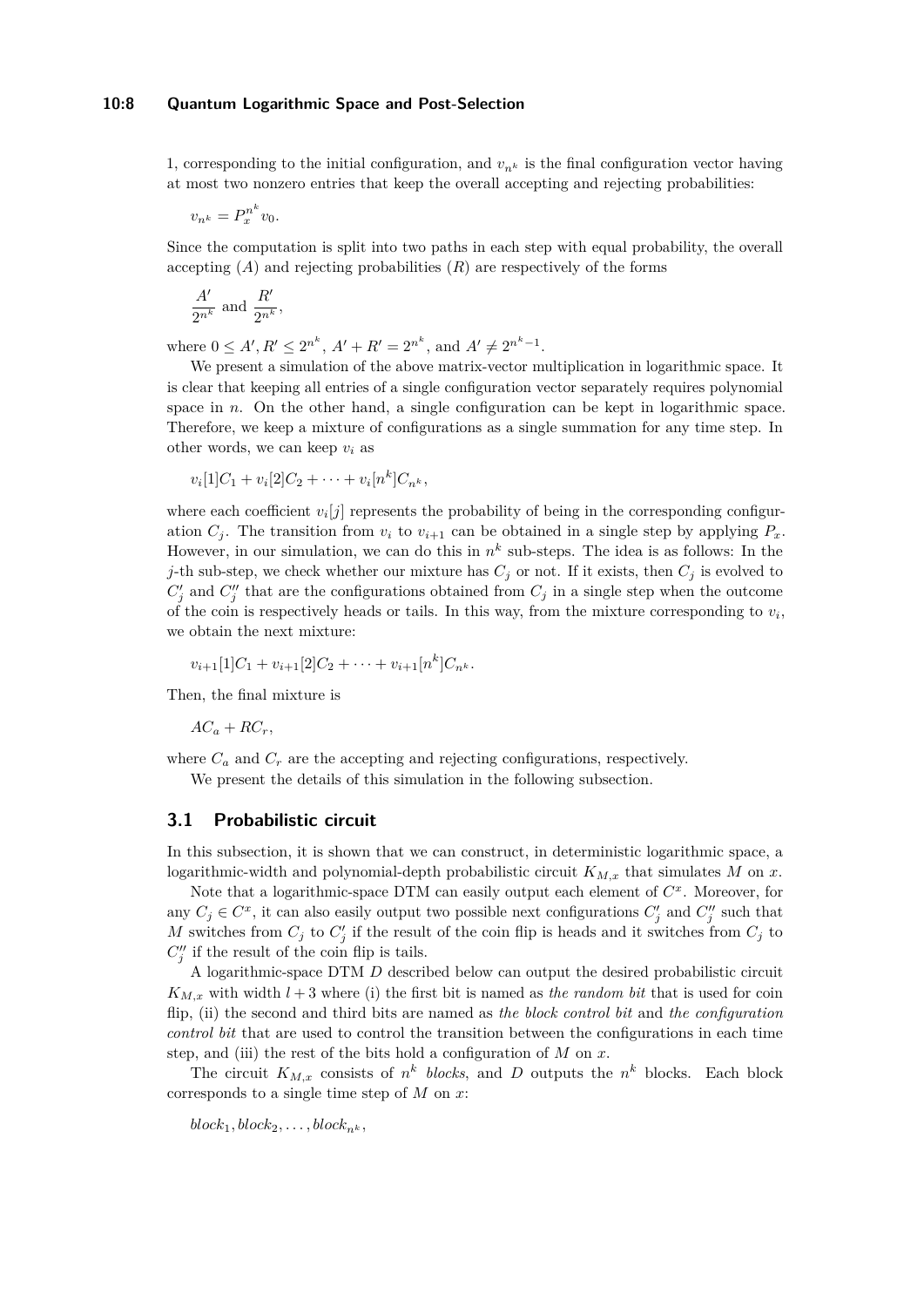where each block is identical, i.e., each block implements the transition matrix  $P_x$  operating on configurations. Remark that, after  $block_i$ , we have the mixture representing  $v_i$ .

Before each block, the random bit is set to 0 or 1 with equal probability and the block control bit is set to 1. As long as the block control bit is 1, the configurations are checked one by one in the block. Once it is set to 0, the remaining configurations are skipped.

Any block is composed by *N parts* where each part corresponds to a single configuration:

 $part_1, part_2, \ldots, part_N$ .

Here,  $part_i$  implements the transitions from  $C_i$  in a single step. In  $part_i$ , we do the following items:

- **1.** If *the block control bit* is 0, then SKIP the remaining items. Otherwise, CONTINUE.
- **2.** SET the configuration control bit to 1 (here we assume that *M* is in  $C_i$ ).
- **3.** It checks whether *M* is in  $C_i$ .
	- If *M* is not in  $C_i$ , SET the configuration control bit to 0 and SKIP the remaining items. (Remark that the block control bit is still 1 in this case, and thus the next configuration  $C_{i+1}$  will be checked in  $part_{j+1}$ .)
	- **Otherwise** (i.e., if *M* indeed is in  $C_j$ ), CONTINUE.
- **4.** SWITCH from  $C_j$  to  $C'_j$  if the random bit is 0 and SWITCH from  $C_j$  to  $C''_j$  if the random *bit* is 1.
- **5.** SET *the block control bit* to 0.

After all *n <sup>k</sup>* blocks, *D* outputs the last block called *decision block*. In the last block, it is checked whether the last configuration is  $C_a$  or  $C_r$ . If it is  $C_a$  (resp.  $C_r$ ), then the first bit of the decision block is set to 1 (resp. 0).

For the above operations, we can use some gates operating on no more than four bits that are the first three bits and one bit from the rest in each time. With *l* sequential gates, we can determine whether we are in  $C_j$  or not. Similarly, with  $l$  sequential gates, we can implement the transition from  $C_j$  to  $C'_j$  and, with another *l* sequential gates, we can implement the transition from  $C_j$  to  $C''_j$ . Here, using *l* sequential gates allows us to keep the size of any gate no more than 4 bits as shown in Fig. [1](#page-8-0) (where  $H_1, \ldots, H_l$  denote the *l* sequential gates).

<span id="page-8-0"></span>

**Figure 1** Two sequential gates operating on the first three bits and one bit from the rest.

When physically implementing the above circuit  $K_{M,x}$ , before each block, the circuit will be in a single configuration, and during executing the block, only the part corresponding to this configuration will be active, and thus the circuit will switch to one of the two possible next configurations. After *the decision block*, we will observe the first bit as 1 and 0 with probabilities *A* and *R*, respectively.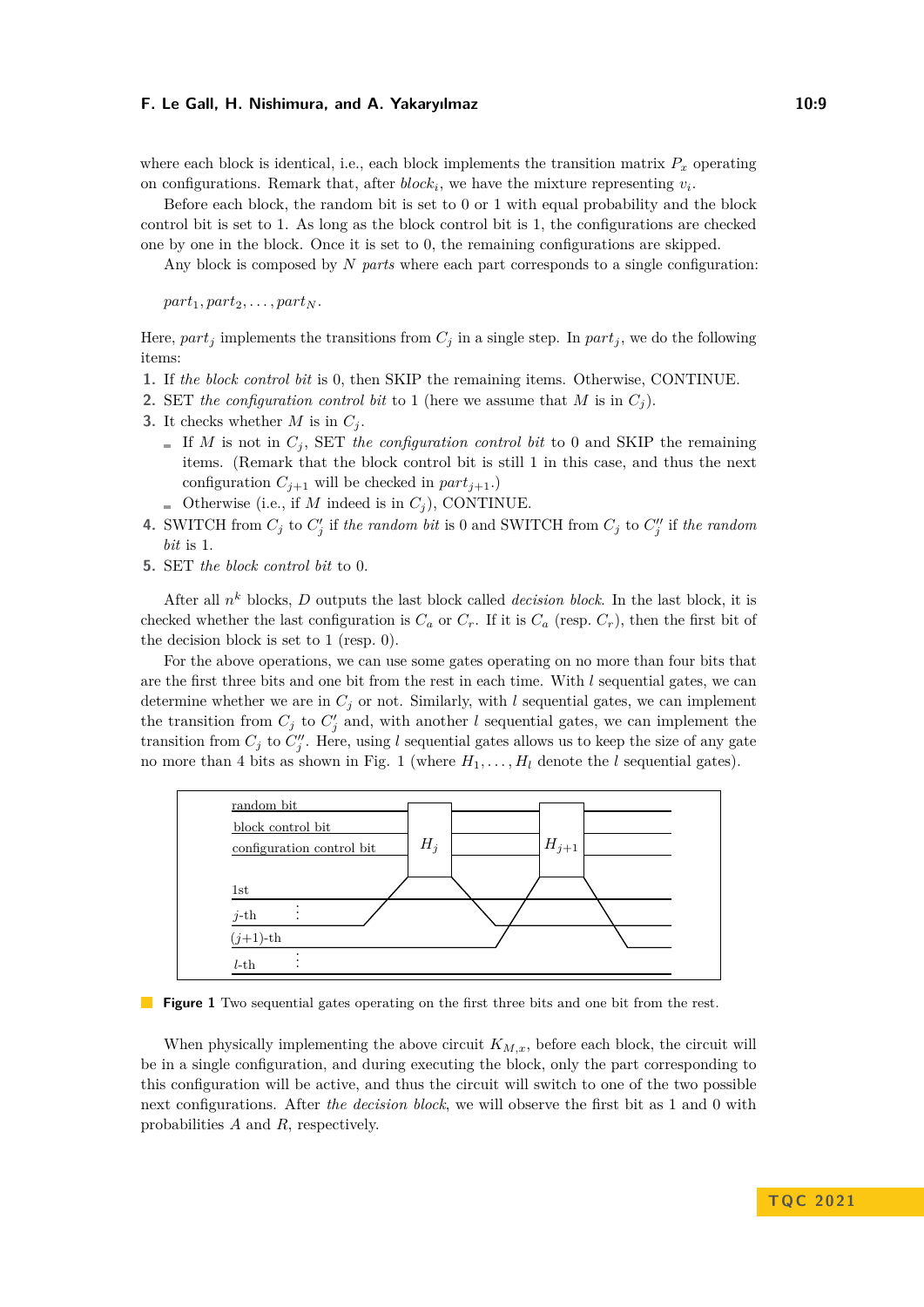#### **10:10 Quantum Logarithmic Space and Post-Selection**

Remark that the set of all possible gates which can be used in the above circuit is finite and independent of the input *x*. The only probabilistic gate is a single bit operator implementing a fair coin toss. The rest of gates are deterministic and basically they are controlled operators with maximum dimension of 16.

Before continuing with the quantum part, we make further simplifications on  $K_{M,x}$ . As 2-bit AND and OR gates<sup>[3](#page-9-1)</sup> and 1-bit NOT gate form a universal gate set for classical circuits, each deterministic gate (operating at most 4 bits) can be replaced by some finite numbers of NOT, AND, OR, and some 1-bit resetting gates with help of a few extra auxiliary bits used for intermediate calculations, which are appended to the bottom part of the circuit. Let  $G = \{G_0, G_1, \ldots, G_t\}$  be the new set of our gates, where  $G_0$  implements the fair coin by outputting the values 0 and 1 with equal probability, and the values are used by the deterministic gates whenever it is needed.

We denote the simplified circuit as  $K'_{M,x}$  or shortly as  $K'$ . Let *l'* be the width of  $K'$  (note that  $l' = l + O(1) = O(\log n)$ . Thus, we have K' such that the probability of observing 1 (resp. 0) on the first bit is *A* (resp. *R*).

# <span id="page-9-0"></span>**3.2 QTM part**

In this subsection, we give a logarithmic-space postselecting QTM that simulates the computation of *K*′ in a *coherent* manner, as described in Section [1.](#page-0-0)

A logarithmic-space (postselecting) QTM can trace the computation of *K*′ on its quantum tape by help of its classical part. Since the circuit  $K'$  is deterministic logarithmic-space constructible, the classical part of the QTM helps to create the parts of *K*′ on the quantum tape whenever it is needed. Moreover, any mixture of the configurations in *K*′ is kept in a pure state of *l'* qubits (described below).

The QTM uses  $l' + 2$  active qubits on the quantum tape for tracing  $K'$  on the input. The last two qubits are auxiliary, and the first *l'* qubits are used to keep the probabilistic state of *K*′ . We consider the quantum tape as a logarithmic-width quantum circuit simulating *K*′ .

For each gate of  $K'$ , say  $G_j$ , we apply a unitary gate (operator) operating on at most 4 qubits, say  $U_i$ . Therefore, we use 4 tape heads on the quantum tape.

During the simulation, the first *l'* qubits are always kept in a superposition and after each unitary operator the last qubit or the last two qubits are always measured. If the outcome is 0 or 00, then the computation continues. Otherwise, the computation is terminated in the non-postselecting state.

In the probabilistic circuit  $K'$ ,  $G_0$  is applied on the first qubit. For each  $G_0$ , we apply

$$
U_0=\frac{1}{2}\left(\begin{array}{rrrr}1&1&1&1\\1&1&-1&-1\\1&-1&1&-1\\1&-1&-1&1\end{array}\right)
$$

on the first and the last qubits, measure the last qubit, and continue if  $|0\rangle$  is observed:

$$
\begin{split} U_0|00\rangle&=\frac{1}{2}|00\rangle+\frac{1}{2}|01\rangle+\frac{1}{2}|10\rangle+\frac{1}{2}|11\rangle\xrightarrow{\text{post-selection}}\frac{1}{\sqrt{2}}|0\rangle+\frac{1}{\sqrt{2}}|1\rangle.\\ U_0|10\rangle&=\frac{1}{2}|00\rangle-\frac{1}{2}|01\rangle+\frac{1}{2}|10\rangle-\frac{1}{2}|11\rangle\xrightarrow{\text{post-selection}}\frac{1}{\sqrt{2}}|0\rangle+\frac{1}{\sqrt{2}}|1\rangle. \end{split}
$$

<span id="page-9-1"></span><sup>&</sup>lt;sup>3</sup> We assume that these gates are represented by  $4 \times 4$  matrices.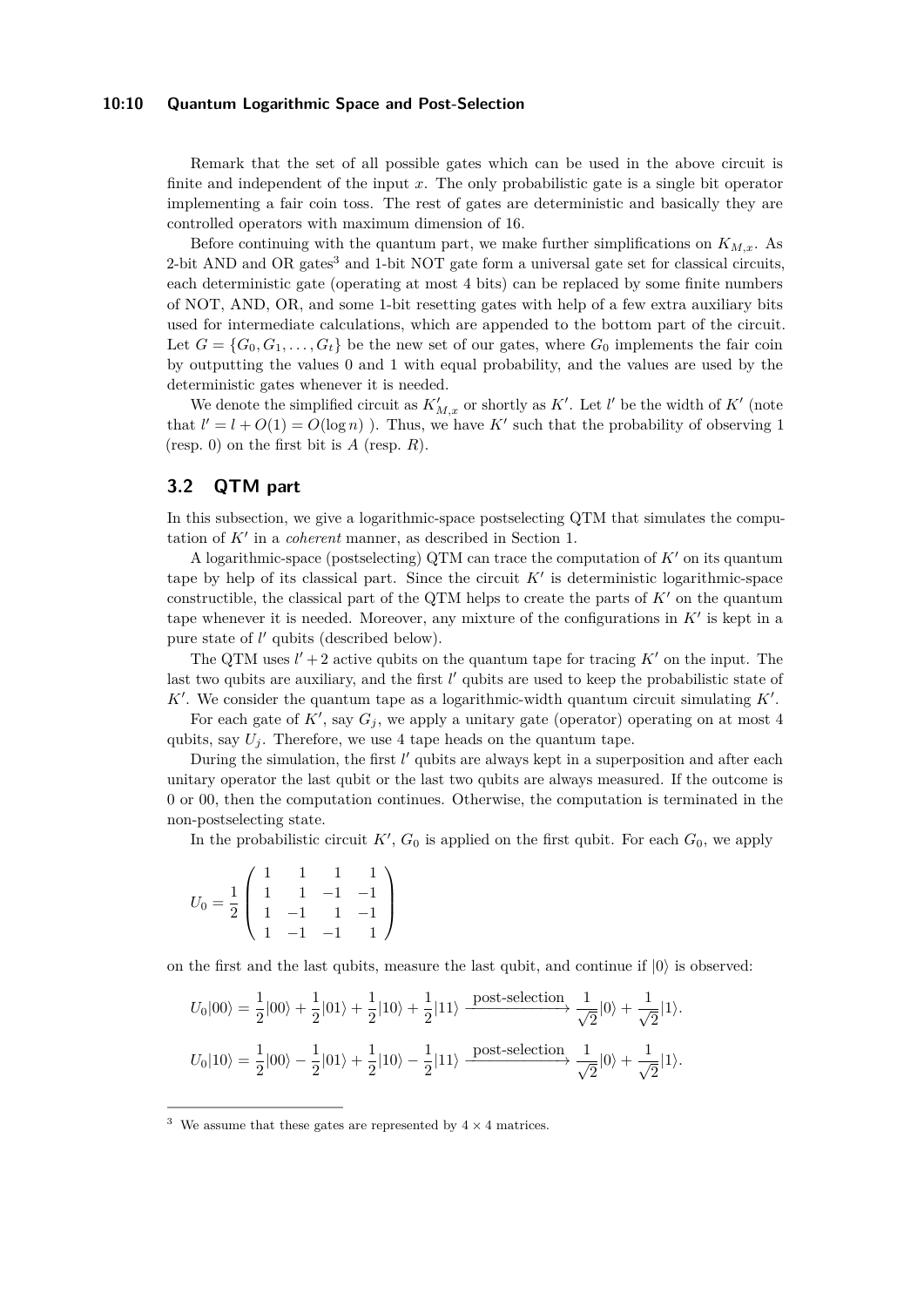Thus, coin-flipping operator can be easily implemented.

For the other operators (including the ones given below), we use the techniques given in [\[12\]](#page-16-11). For any  $G_j$  ( $1 \leq j \leq t$ ), we apply unitary operator  $U_j$  acting on four qubits. Before applying  $U_j$ , the quantum part is in

$$
\sum_{b \in \{0,1\}} \alpha_{a,b} |ab00\rangle,
$$

*a,b*∈{0*,*1}

since the last two qubits are measured before and any outcome other than  $|00\rangle$  is discarded by entering the non-postselecting state. Thus, only  $4 \times 4 = 16$  entries of  $U_j$  affects the above quantum state. We construct  $U_j$  step by step as follows. These 16 entries are set to the corresponding values from  $G_j$ . Thus, the probabilistic state, which is kept in the pure state, can be traced exactly up to some normalization factor.

Without loss of generality, we assume that (by reordering the quantum states) these 16 values are placed in the top left corner. Then,  $U_j$  is of the form

$$
\frac{1}{e}\left(\begin{array}{c|c|c} G_j & G_j' & G_j'' & 0 \\ \hline \ast & \ast & \ast \end{array}\right),
$$

where *e* is the normalization factor and all  $G_j$ ,  $G'_j$ , and  $G''_j$  are  $4 \times 4$  matrices.

The entries of  $G'_{j}$  are set in order to make the first four rows pairwise orthogonal:

$$
G'_{j} = \left(\begin{array}{cccc} 1 & 0 & 0 & 0 \\ \gamma_{1,2} & 1 & 0 & 0 \\ \gamma_{1,3} & \gamma_{2,3} & 1 & 0 \\ \gamma_{1,4} & \gamma_{2,4} & \gamma_{3,4} & 0 \end{array}\right),
$$

where the values are set column by column. The values of  $\gamma_{1,2}, \gamma_{1,3}$ , and  $\gamma_{1,4}$  are set to the appropriate values such that the first row becomes orthogonal to the second, the third, and the fourth ones, respectively. Similarly, we set the values of the second and third columns. Since  $G_j$  is composed by integers,  $G'_j$  is also composed by integers.

The entries of  $G''_j$  are set in order to make the first four rows with equal length, say  $e$ , which is a square of an integer:

$$
G_j''=\left(\begin{array}{cccc} \gamma_1 & 0 & 0 & 0 \\ 0 & \gamma_2 & 0 & 0 \\ 0 & 0 & \gamma_3 & 0 \\ 0 & 0 & 0 & \gamma_4 \end{array}\right),
$$

where diagonal entries are picked as the square roots of some integers. Remark that the entries of  $G''_j$  does not change the pair-wise orthogonality of the first four rows. Moreover, at this point, the first four rows become pair-wise orthonormal (due to normalization factor *e*). One can easily fill up the rest of the matrix with some arbitrary algebraic numbers in order to have a complete unitary matrix.

Since the set of *G* depends on the transitions of the PTM  $M$ , each  $U_j$  can be kept in the description of the QTM.

By using the above quantum operators, we can simulate *K*′ with exponentially small probability. Only note that, due to normalization factors, the computation is terminated in the non-postselecting state with some probabilities after applying each unitary gate.

At the end of the simulation of  $K'$ , we separate the first qubit from the rest of qubits, each of which is set to  $|0\rangle$ . Then, we have this unnormalized quantum state in the first qubit:

$$
(1-A)|0\rangle + A|1\rangle = \begin{pmatrix} 1-A \\ A \end{pmatrix}.
$$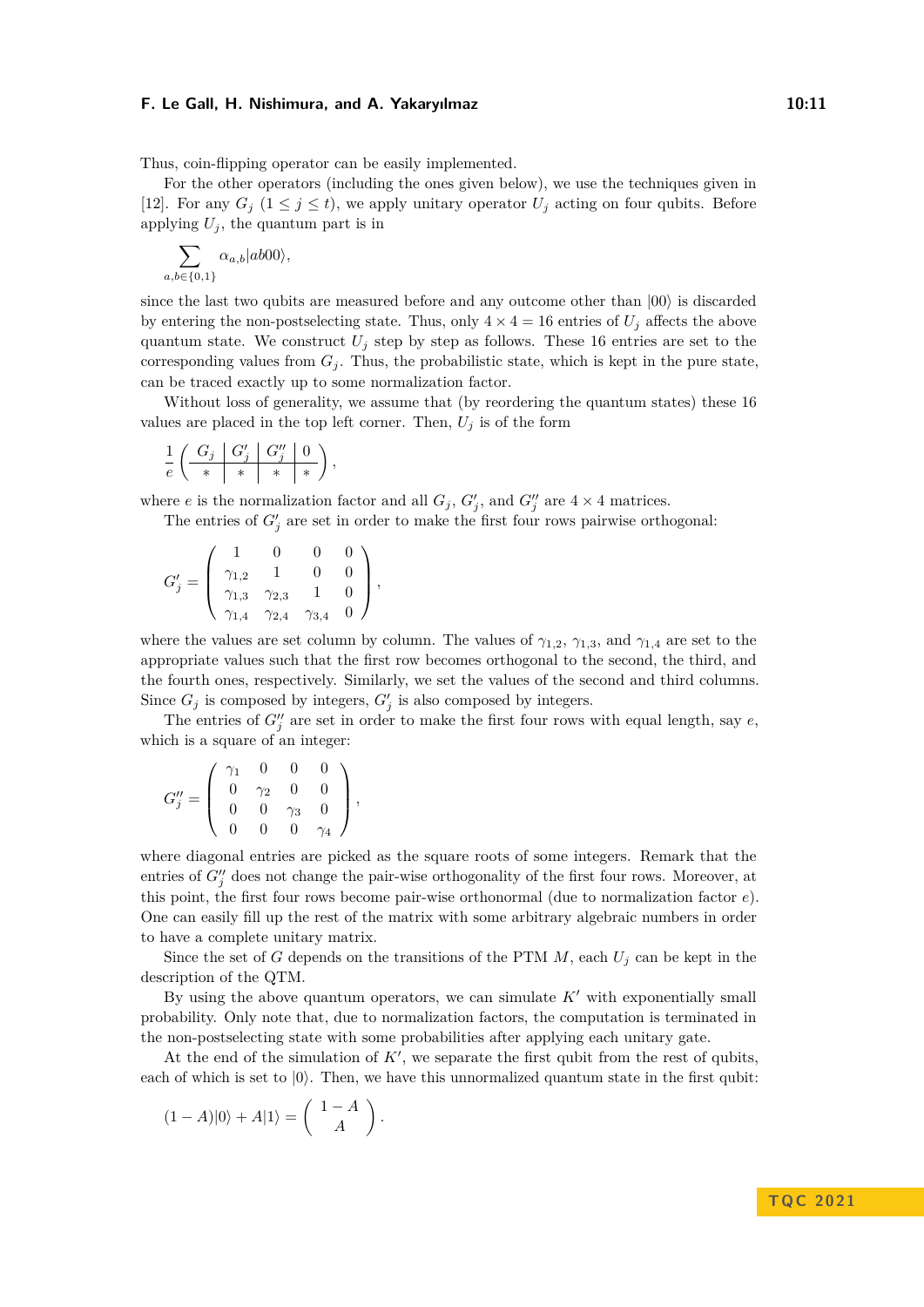#### **10:12 Quantum Logarithmic Space and Post-Selection**

The operator 
$$
\begin{pmatrix} 1/2 & 3/2 \\ 1/2 & -1/2 \end{pmatrix}
$$
 maps the above quantum state to

$$
|\tilde{u}\rangle = \left(\begin{array}{c} \frac{1}{2} + A \\ \frac{1}{2} - A \end{array}\right).
$$

Since this operator can be also implemented with post-selection by using an extra qubit, the new unnormalized quantum state is set to  $|\tilde{u}\rangle$ .

If  $A = 0$ , then the quantum state  $|u\rangle$ , that is the normalized version of  $|\tilde{u}\rangle$ , is identical to  $|+\rangle = \frac{|0\rangle + |1\rangle}{\sqrt{2}}$ . If  $A < \frac{1}{2}$ , then the quantum state  $|u\rangle$  lies between  $|+\rangle$  and  $|0\rangle$ , and thus it is 2 closer to  $|+\rangle$  compared to  $|-\rangle = \frac{|0\rangle - |1\rangle}{\sqrt{2}}$ . If  $A > \frac{1}{2}$ , then  $|u\rangle$  lies between  $|0\rangle$  and  $|-\rangle$ , and thus it is closer to  $|-\rangle$  compared to  $|+\rangle$ .

After making a measurement in  $\{|+\rangle, |-\rangle\}$  basis, we can easily distinguish the cases whether *A* is close to 0 or *A* is close to 1 with bounded error. In the case of when *A* is close to  $\frac{1}{2}$ , the probability of observing these basis states can be very close to each other. In Section [3.3,](#page-11-0) we use a modified version of the trick used by Aaronson [\[1\]](#page-15-0) to increase the success probability. Actually, we will need to use the above  $\mathrm{QTM}$   $O(n^k)$  times sequentially in logarithmic space.

# <span id="page-11-0"></span>**3.3 Executing a series of QTMs**

Let *p* be our integer parameter from the set  $\{0, 1, \ldots, n^k\}$ . For each *p*, we consider a QTM  $M[p]$  as follows. First, we execute the above QTM in Section [3.2,](#page-9-0) and then transform  $|\tilde{u}\rangle$  to

$$
|\tilde{u}_p\rangle = \left(\begin{array}{c} \frac{1}{2} + A \\ 2^{n^k - p} \left(\frac{1}{2} - A\right) \end{array}\right)
$$

in  $(n^k - p)$  iterations. In each iteration, we combine the first qubit with another qubit in state  $|0\rangle$ , apply the quantum operator

$$
\frac{1}{2} \left( \begin{array}{rrrrr} 1 & \sqrt{3} & 0 & 0 \\ \sqrt{3} & -1 & 0 & 0 \\ 0 & 0 & 2 & 0 \\ 0 & 0 & 0 & 2 \end{array} \right),
$$

and then the second qubit is measured. If the measurement outcome is  $|0\rangle$ , then the computation continues. Otherwise, the computation is terminated by entering the nonpostselecting state. (By induction, we can easily see that  $|\tilde{u}\rangle \xrightarrow{n^k-p \text{ steps}} |\tilde{u}_p\rangle$ .) Note that for each  $p$ , the QTM  $M[p]$  can be done in logarithmic space as the QTM described in Section [3.2](#page-9-0) is done in  $O(\log n)$  space, and the counter for the iteration for creating  $|\tilde{u}\rangle$  needs  $O(\log n)$  space as well.

By substituting  $A = \frac{A'}{2n^k}$ , the quantum state  $|\tilde{u}_p\rangle$  can be rewritten as

$$
\left| \tilde{u}_p \right\rangle = \left( \begin{array}{c} \frac{1}{2} + \frac{A'}{2^{n^k}} \\ \\ 2^{n^k - p} \left( \frac{1}{2} - \frac{A'}{2^{n^k}} \right) \end{array} \right) = \left( \begin{array}{c} \frac{1}{2} + \frac{A'}{2^{n^k}} \\ \\ 2^{n^k - p} \left( \frac{2^{n^k} - 2A'}{2^{n^k + 1}} \right) \end{array} \right) = \left( \begin{array}{c} \frac{1}{2} + \frac{A'}{2^{n^k}} \\ \\ \frac{2^{n^k} - 2A'}{2^{p+1}} \end{array} \right).
$$

It is easy to see that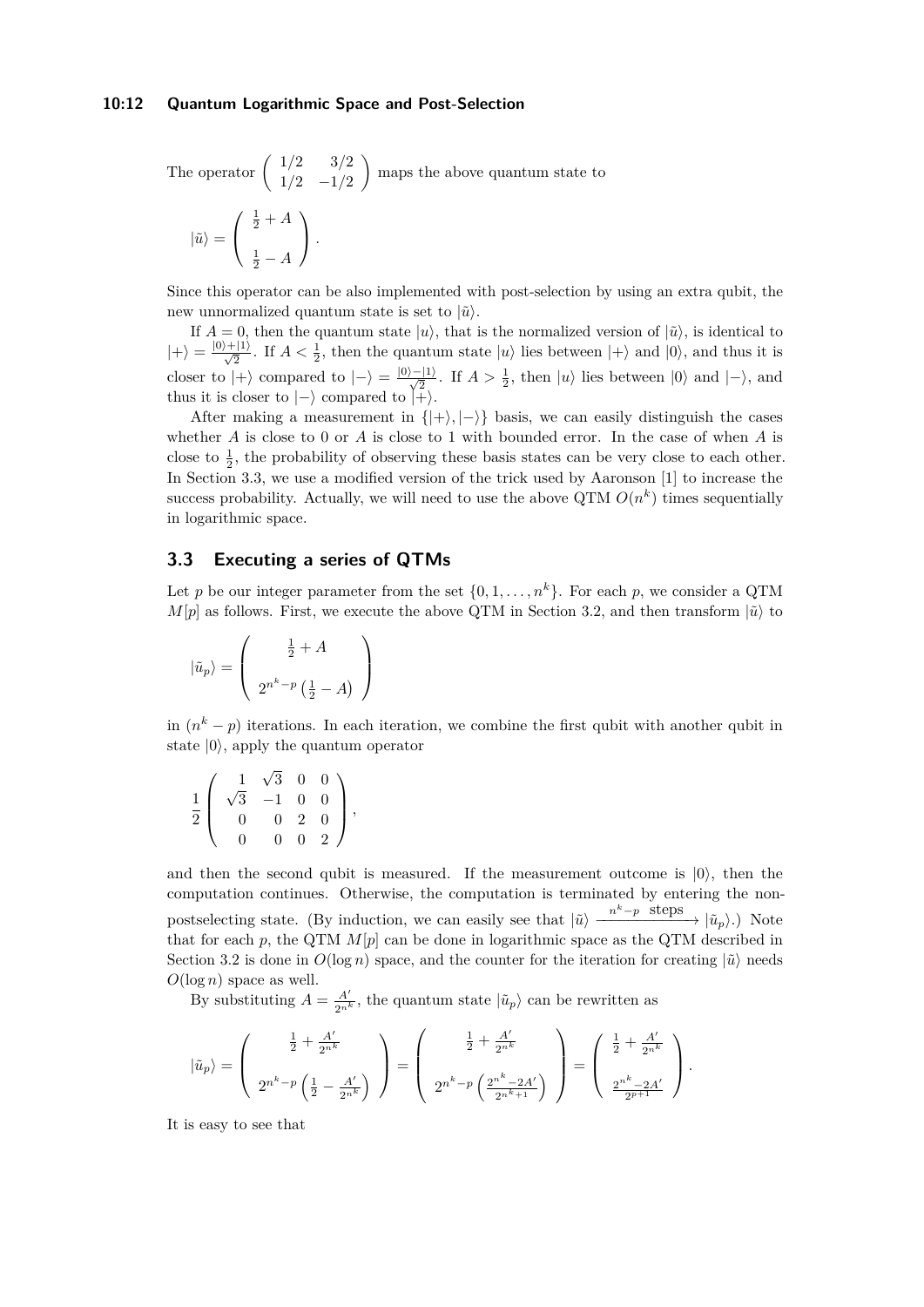- when  $A < \frac{1}{2}$   $\left(A' < \frac{2^{n^k}}{2} \Rightarrow 2A' < 2^{n^k}\right)$ , the normalized state  $|u_p\rangle$  of  $|\tilde{u}_p\rangle$  lies in the first quadrant, and thus it is closer to  $|+\rangle$ , and
- when  $A > \frac{1}{2}$   $(A' > \frac{2^{n^k}}{2} \Rightarrow 2A' > 2^{n^k}$ ,  $|u_p\rangle$  lies in the fourth quadrant, and thus it is closer to  $|-\rangle$ .

<span id="page-12-0"></span>

**Figure 2** The visualization of  $|y\rangle$  and  $|u_{p'}\rangle$  when  $A < \frac{1}{2}$ , and  $|y'\rangle$  and  $|u_{p''}\rangle$  when  $A > \frac{1}{2}$ .

Case  $A < \frac{1}{2}$ : As  $A \leq \frac{1}{2} - \frac{1}{2^{n^k}}$  (recall that *A* is the accepting probability of the PTM *M* on input x that halts in  $n^k$  steps),

$$
\frac{2^{n^k} - 2A'}{2^{p+1}} \ge \frac{2}{2^{p+1}}.
$$

Thus, there exists a value of  $p$ , say  $p'$ , such that

$$
\frac{2^{n^k} - 2A'}{2^{p'+1}} \in [1,2].
$$

Then, since  $\frac{1}{2} \leq \frac{1}{2} + \frac{A'}{2n^k}$  and  $2 \geq \frac{2^{n^k} - 2A'}{2p' + 1}$  $\frac{1}{2^{p'+1}}$ , the quantum state  $|y\rangle = \frac{2}{\sqrt{17}} \begin{pmatrix} 1/2 \\ 2 \end{pmatrix}$ 2  $\big)$  lies between  $|1\rangle$  and  $|u_{p'}\rangle$ , and since  $\frac{1}{2} \leq \frac{1}{2} + \frac{A'}{2^{n^k}} < 1$  and  $2 \geq \frac{2^{n^k} - 2A'}{2^{p'+1}}$  $\frac{u^2-2A'}{2p'+1} \geq 1, |u_{p'}\rangle$  lies between  $|y\rangle$  and  $|+\rangle$  (see Fig. [2\)](#page-12-0). Thus, the probability of observing  $|+\rangle$  after measuring  $|u_{p'}\rangle$  in  $\{|+\rangle, |-\rangle\}$  basis is always greater than

$$
\frac{25}{34} > \frac{7}{10}
$$

since  $|\langle y|+\rangle|^2 = \frac{25}{34}$ .

Case  $A > \frac{1}{2}$ : The case is similar to the previous case. There exists a value of *p*, say *p''*, such that

$$
\frac{2^{n^k} - 2A'}{2^{p''+1}} \in [-2, -1].
$$

Then, the quantum state  $|y'\rangle = \frac{2}{\sqrt{17}} \begin{pmatrix} 1/2 \\ -2 \end{pmatrix}$ −2 ) lies between −|1⟩ and  $|u_{p}$ <sup>'</sup>' and  $|u_{p}$ <sup>''</sup> > lies between  $|y'\rangle$  and  $|-\rangle$  (see Fig. [2\)](#page-12-0). Thus the probability of observing  $|u_{p''}\rangle$  when measuring in  $\{|+\rangle, |-\rangle\}$  basis is always greater than

$$
\frac{25}{24} > \frac{7}{10}.
$$

$$
34 \, \degree
$$
 10

Now the overall quantum algorithm is as follows: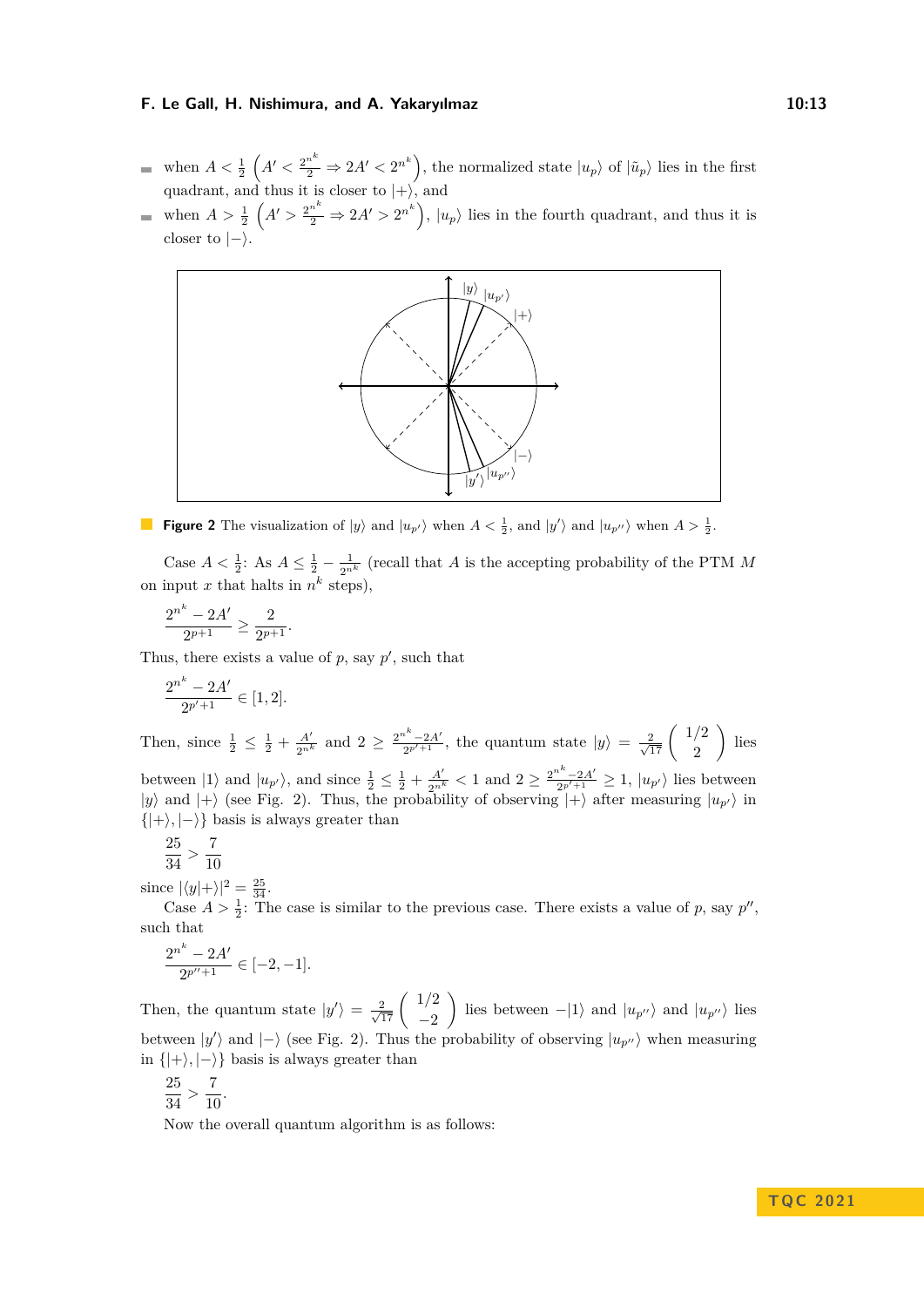## **10:14 Quantum Logarithmic Space and Post-Selection**

- **1.** Prepare counter *C* to 0. For each  $p \in \{0, 1, \ldots, n^k 1\}$ , the following steps are implemented.
	- **a.** We execute the above QTM  $M[p]$ , and make the measurement at the end in  $\{|\cdot\rangle, |\cdot\rangle\}$ basis. (Note that the execution can be discarded by entering the non-postselecting state in the procedure of Section [3.2.](#page-9-0))
	- **b.** If the measurement result corresponds to  $|+\rangle$ , then we reset the quantum register to all  $|0\rangle$  (note that this is possible using the classical control since all the non- $|0\rangle$  qubits are induced only by post-selection, and thus we know what states they are in), and add  $+1$  to  ${\cal C}.$
	- **c.** If the measurement result corresponds to  $|-\rangle$ , then we reset the quantum register to all  $|0\rangle$ , and add  $-1$  to *C*.
- **2.** If  $C = n^k$  (namely, we observe  $|+\rangle$  in all executions), then the input is rejected.
- **3.** If  $C = -n^k$  (namely, we observe  $|-\rangle$  in all executions), then the input is accepted.
- **4.** Otherwise (namely, if we observe the outcomes  $|+\rangle$  and  $|-\rangle$  at least once in some executions), the computation is terminated in the non-postselecting state.

Note that the overall quantum algorithm is implemented in logarithmic space since the counter is clearly implemented in  $O(\log n)$  space, and  $M[p]$  is also implemented in  $O(\log n)$ space, and each iteration of step 1 is done by the reuse of the classical and quantum registers. The analysis of the algorithm is as follows:

- When  $A < \frac{1}{2}$ , the probability of observing  $|+\rangle$  is always greater than  $|-\rangle$  in each execution  $\blacksquare$ and at least once it is  $\frac{7}{3}$  times more. Thus, if  $x \notin L$ , the probability of observing all  $|+\rangle$ 's is at least  $\frac{7}{3}$  times more than the probability of observing all  $|-\rangle$ 's after all executions.
- When  $A > \frac{1}{2}$ , the probability of observing  $|-\rangle$  is always greater than  $|+\rangle$  in each execution and at least once it is  $\frac{7}{3}$  times more. Thus, if  $x \in L$ , the probability of observing all  $|-\rangle$ 's is at least  $\frac{7}{3}$  times more than the probability of observing all  $|+\rangle$ 's after all executions.

Therefore, after normalizing the final accepting and rejecting postselecting probabilities, it follows that *L* is recognized by a polynomial-time logarithmic-space postselecting QTM with error bound  $\frac{3}{10}$ . This completes the proof of Theorem [3.](#page-6-0) (The error bound can easily be decreased by using the standard probability amplification techniques.)

# **3.4 Additional result**

Additionally, we can show that PostBQL is contained in the class of languages recognized by logarithmic space bounded-error QTMs that halt in *expected exponential time*.

▶ **Theorem 4.** PostBPL ⊆ BPL(exp) *and* PostBQL ⊆ BQL(exp)*, where* BPL(exp) *(*BQL(exp)*) is the class of languages recognized by logarithmic space bounded-error PTMs (QTMs) that halt in expected exponential time.*

**Proof.** Let *M* be a polynomial-time logarithmic-space PostPTM. By restarting the whole computation from the beginning instead of entering the non-postselecting state, we can obtain a logarithmic-space exponential-time PTM  $M'$  from  $M$ , i.e., (i) the restarting mechanism does not require any extra space, and, (ii) since *M* produces no less than exponentially small halting probability in polynomial time, *M*′ halts with probability 1 in exponential expected time. Both machines recognize the same language with the same error bound since the restarting and postselecting mechanism can be used interchangeably [\[19,](#page-16-12) [21\]](#page-16-2), i.e., the accepting and rejecting probabilities by *M* and *M*′ are the same on every input. Thus, we can conclude that PostBPL  $\subseteq$  BPL(exp). In the same way, we can obtain that  $PostBQL \subseteq BQL(exp)$ .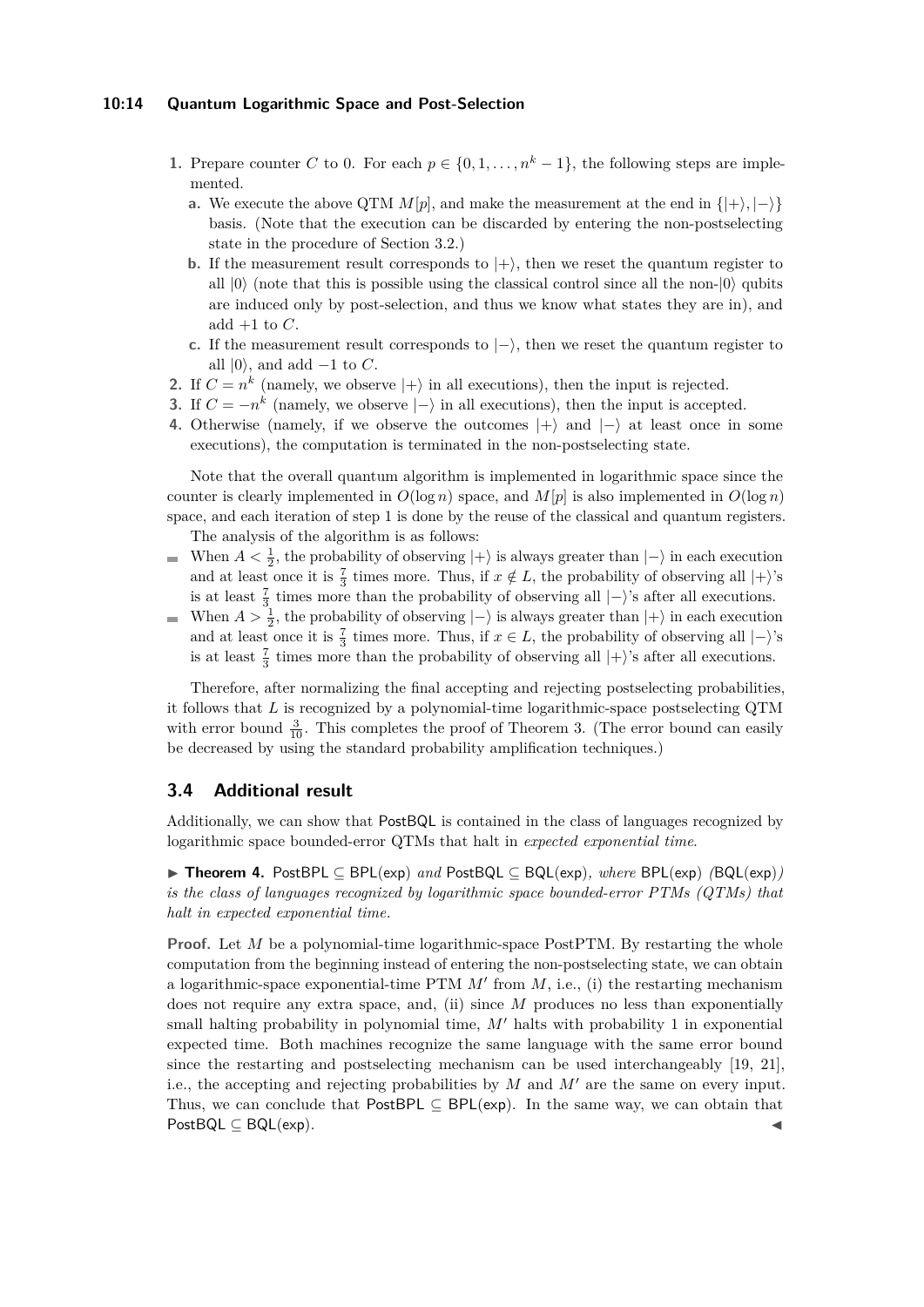As  $BQL(exp) \subseteq BQL(\infty) \subseteq PQL$  by definition and Watrous showed  $PQL = PL$  [\[17\]](#page-16-5), our main result (PL = PostBQL) leads to the following equivalence among  $BQL(exp)$ ,  $BQL(\infty)$ and PL.

▶ **Corollary 5.** PL = PQL = PostBQL = BQL(exp) = BQL( $\infty$ ).

We leave open whether BPL(exp) is contained in PostBPL.

# <span id="page-14-0"></span>**4 Related Results**

In this section, we provide several results on logarithmic-space complexity classes with post-selection. The first result is a characterization of NL by logarithmic-space complexity classes.

▶ **Theorem 6.** NL = PostEPL = PostRL*.*

**Proof.** We start with the first equality  $NL = PostEPL$ . Let  $L \in NL$ . Since  $NL = \text{coNL}$  [\[9\]](#page-16-10),  $\overline{L}$  is also in NL. Then, there exist polynomial-time logarithmic-space NTMs  $N_1$  and  $N_2$ recognizing *L* and  $\overline{L}$ . Based on  $N_1$  and  $N_2$ , we can construct a polynomial-time logarithmicspace PostPTM  $M$  such that  $M$  executes  $N_1$  and  $N_2$  with equal probability on the given input. Then,  $M$  accepts the input if  $N_1$  accepts and rejects the input if  $N_2$  accepts. Any other outcome is discarded by *M*. Therefore, (i) any  $x \in L$  is accepted with nonzero probability and rejected with zero probability by *M*, and, (ii) any  $x \in \overline{L}$  is accepted with zero probability and rejected with nonzero probability by *M*. Thus, *L* is recognized by *M* with no error, and thus *L* ∈ PostEPL.

Let *L* ∈ PostEPL. Then, there exists a polynomial-time logarithmic-space PostPTM *M* recognizing *L* with no error. Based on *M*, we can construct a polynomial-time logarithmicspace NTM *N* such that *N* executes *M* on the given input and switches to the rejecting state if *M* ends in the non-postselecting halting state. Thus, *N* accepts all and only strings in *L*. Therefore,  $L \in \mathbb{N}$ **L**.

Now we are done with equality  $NL = PostEPL$ . It is trivial that PostEPL  $\subset$  PostRL. To complete the proof, it is enough to show that PostRL  $\subseteq$  NL. If a language is recognized by a polynomial-time logarithmic-space PostPTM *M* with one-sided bounded-error, then it is also recognized by a polynomial-time logarithmic-space NTM *M*′ where *M*′ is modified from *M* such that if  $M$  enters the non-postselelecting state, then  $M'$  enters the rejecting state.  $\blacktriangleleft$ 

By using the same argument, we can also obtain the following result on quantum class PostEQL (note that the first equality comes from  $NQL = \text{coC}$ <sub>=</sub>L [\[16,](#page-16-0) [7\]](#page-15-3)).

#### ▶ **Theorem 7.** C=L ∩ coC=L = NQL ∩ coNQL = PostEQL*.*

As will be seen below, the relation between PostEQL and PostRQL seems different from the relation between their classical counterparts since  $C_{=}L$  and  $coC_{=}L$  may be different classes. Remark that it is also open whether NL is a proper subset of  $C = L \cap \text{co}C = L$  or not.

By using the quantum simulation given in Section [3,](#page-6-1) we can obtain the following result.

## $\blacktriangleright$  **Theorem 8.** coC<sub>=</sub>L = PostRQL.

**Proof.** It is easy to see that PostRQL ⊆ NQL. Let *L* be a language in PostRQL and *M* be a polynomial-time logarithmic-space PostQTM recognizing *L* with one-sided bounded-error. By changing the transitions to the non-postselecting state of *M* to the rejecting state, we can obtain a polynomial-time logarithmic-space NQTM recognizing *L*, and thus PostRQL ⊆ NQL. Since  $NQL = \text{coC}$ <sub>=</sub>L [\[16,](#page-16-0) [7\]](#page-15-3), we obtain PostRQL  $\subseteq$  coC<sub>=</sub>L.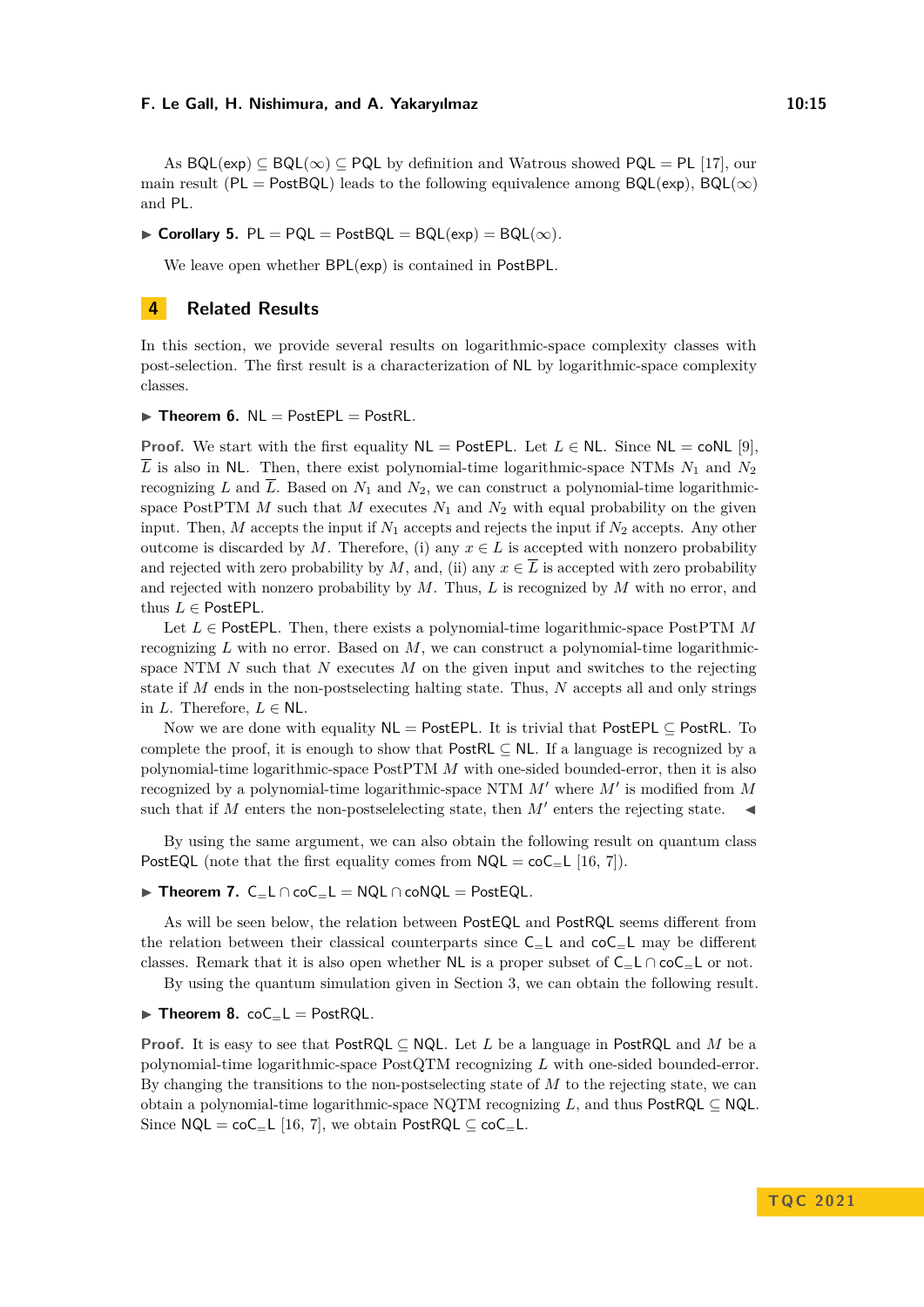#### **10:16 Quantum Logarithmic Space and Post-Selection**

Now we prove the other direction. Let  $L$  be in  $\text{coC}_{\text{=}L}$ . Then there exists a polynomial-time logarithmic-space PTM  $M'$  that accepts any non-member of *L* with probability  $\frac{1}{2}$  and any member with probability different from  $\frac{1}{2}$ . Let *x* be a given input with length *n*.

We use the simulation given in Section [3.](#page-6-1) We make the same assumptions on the PTM  $M'$  except that  $M'$  accepts some string with probability  $\frac{1}{2}$  and  $M'$  never accepts any string with probability in the following interval

$$
\left(\frac{1}{2} - \frac{1}{2^{n^k}}, \frac{1}{2} + \frac{1}{2^{n^k}}\right)
$$

for some fixed integer  $k$ . This condition is trivial if the running time never exceeds  $n^k$ , i.e., the total number of probabilistic branches never exceeds  $2^{n^k}$ .

Then, we construct a polynomial-time logarithmic-space PostQTM as described in Section [3](#page-6-1) with the following unnormalized final quantum state:

$$
\left(\begin{array}{c} 2A-1\\2^{-n^k}\end{array}\right),
$$

where  $A$  is the accepting probability of  $M'$ . We measure this qubit and accept (reject) the input, if we observe  $|0\rangle$  ( $|1\rangle$ ). All the other outcomes are discarded by entering the non-postselecting state.

It is clear that for any non-member of *L*, *A* is always equal to  $\frac{1}{2}$ , and thus the QTM accepts the input with zero probability and rejects the input with some non-zero probability. Therefore, any non-member of *L* is rejected with probability 1.

On the other hand, for any member, the amplitude of  $|0\rangle$  is at least twice of the amplitude of  $|1\rangle$ , and thus the accepting probability is at least four times more than the rejecting probability. Thus, any member is accepted with probability at least  $\frac{4}{5}$ . The success probability can be increased by using the standard probability amplification techniques.

#### **References**

- <span id="page-15-0"></span>**1** Scott Aaronson. Quantum computing, postselection, and probabilistic polynomial-time. *Proceedings of the Royal Society A*, 461(2063):3473–3482, 2005.
- <span id="page-15-5"></span>**2** Eric Allender and Mitsunori Ogihara. Relationships among PL, #L, and the determinant. *RAIRO Theoretical Informatics and Applications*, 30(1):1–21, 1996.
- <span id="page-15-7"></span>**3** Ethan Bernstein and Umesh Vazirani. Quantum complexity theory. *SIAM Journal on Computing*, 26(5):1411–1473, 1997.
- <span id="page-15-6"></span>**4** David Deutsch. Quantum theory, the Church-Turing principle and the universal quantum computer. *Proceedings of the Royal Society of London A*, 400:97–117, 1985.
- <span id="page-15-2"></span>**5** Bill Fefferman, Hirotada Kobayashi, Cedric Yen-Yu Lin, Tomoyuki Morimae, and Harumichi Nishimura. Space-efficient error reduction for unitary quantum computations. In *Proceedings of the 43rd International Colloquium on Automata, Languages, and Programming*, volume 55 of *LIPIcs*, pages 14:1–14:14, 2016.
- <span id="page-15-1"></span>**6** Bill Fefferman and Cedric Yen-Yu Lin. A complete characterization of unitary quantum space. In *Proceedings of the 9th Innovations in Theoretical Computer Science Conference*, volume 94 of *LIPIcs*, pages 4:1–4:21, 2018.
- <span id="page-15-3"></span>**7** Bill Fefferman and Zachary Remscrim. Eliminating intermediate measurements in spacebounded quantum computation. In *Proceedings of the 53rd Annual ACM Symposium on Theory of Computing, to appear*, 2021. Also available at arXiv:2006.03530.
- <span id="page-15-4"></span>**8** Uma Girish, Ran Raz, and Wei Zhan. Quantum logspace algorithm for powering matrices with bounded nom. In *Proceedings of the 48th International Colloquium on Automata, Languages, and Programming, to appear*, 2021. Also available at arXiv:2006.04880.